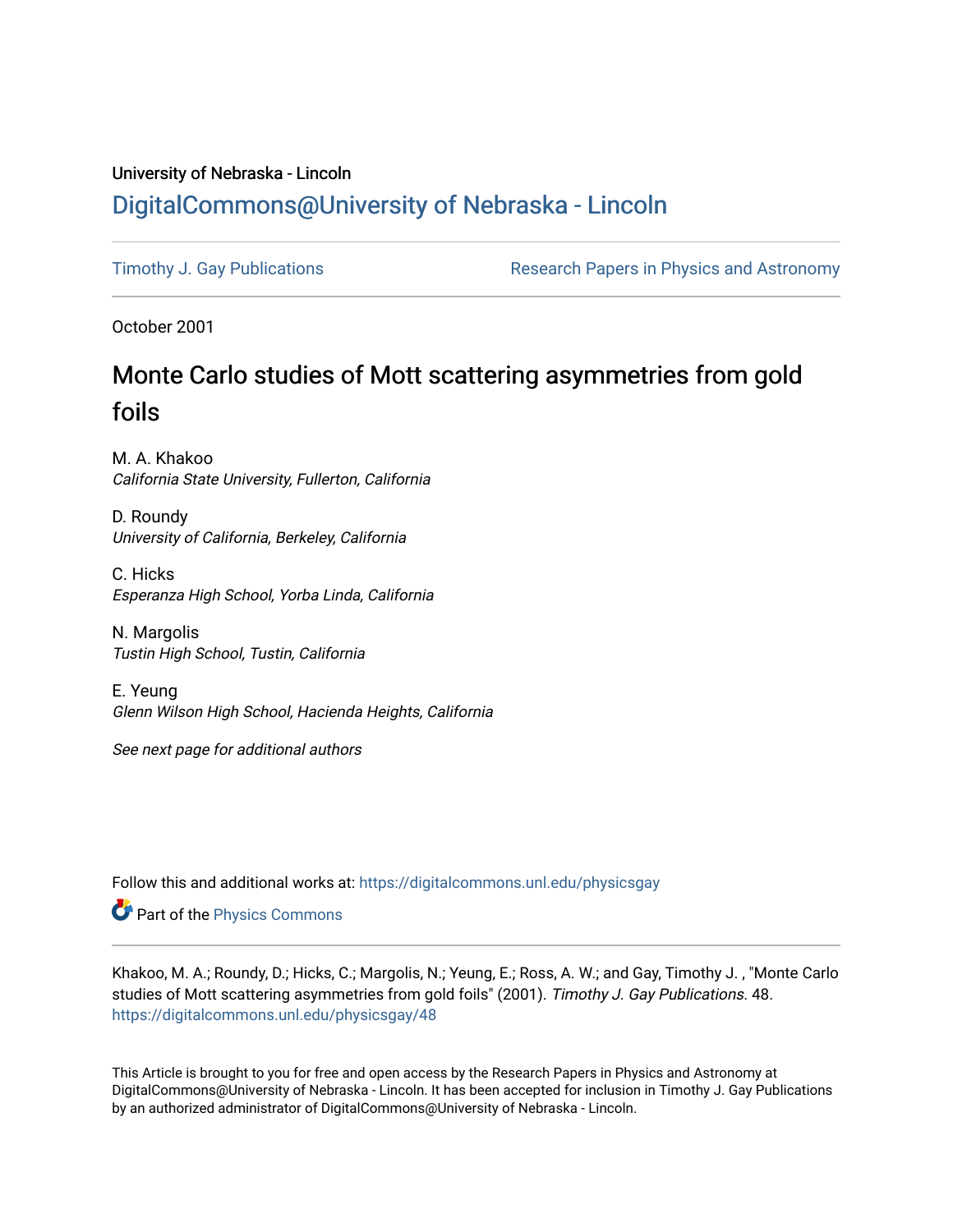# Authors

M. A. Khakoo, D. Roundy, C. Hicks, N. Margolis, E. Yeung, A. W. Ross, and Timothy J. Gay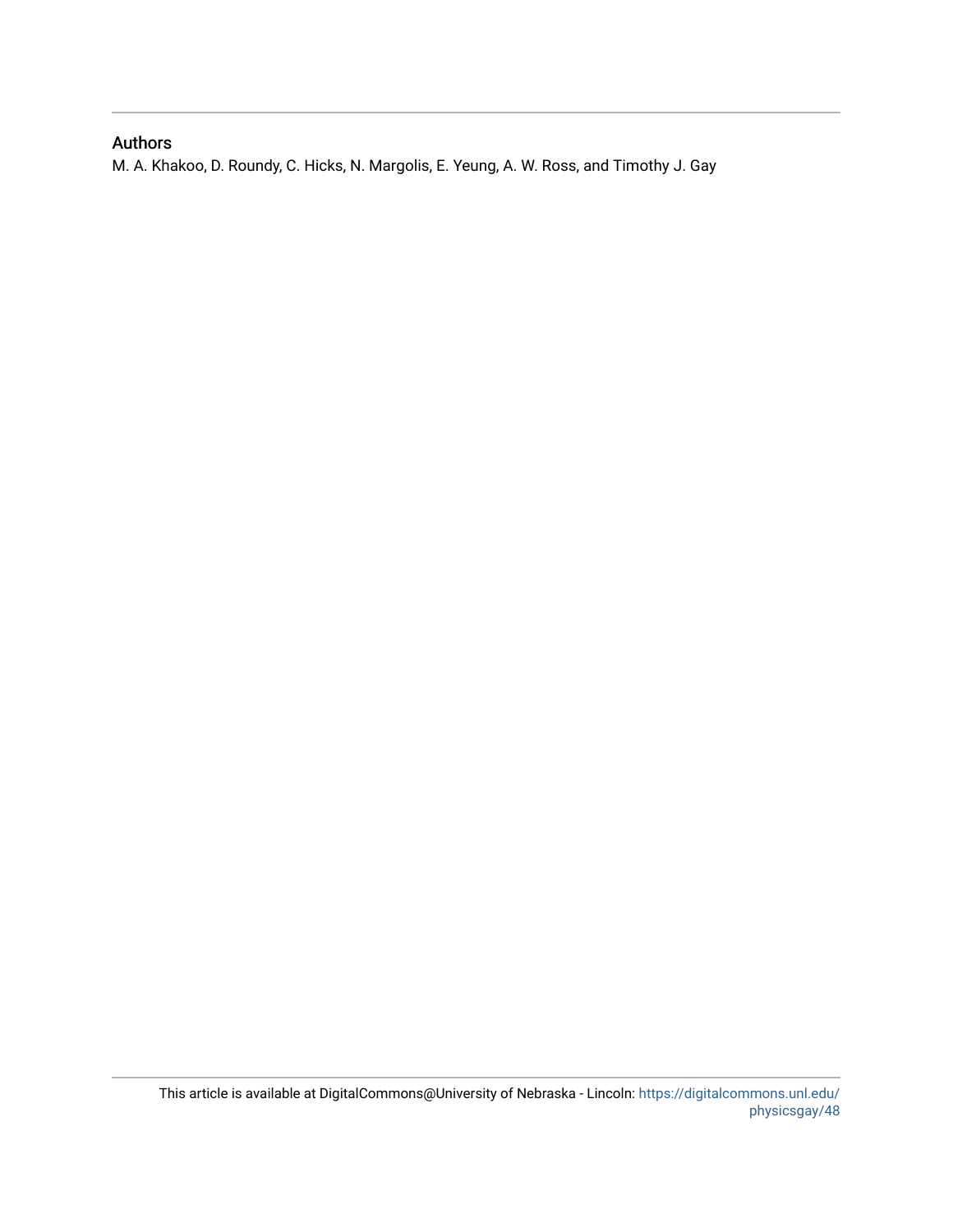# **Monte Carlo studies of Mott scattering asymmetries from gold foils**

M. A. Khakoo

*Physics Department, California State University, Fullerton, California 92834*

D. Roundy

*Chemistry Department, University of California, Berkeley, California 92222*

C. Hicks\* *Esperanza High School, Yorba Linda, California 92670*

N. Margolis† *Tustin High School, Tustin, California 92780*

E. Yeung\*

*Glenn Wilson High School, Hacienda Heights, California 91745*

A. W. Ross

*Department of Physics, University of Texas, Austin, Texas 78712*

T. J. Gay

*Behlen Laboratory of Physics, University of Nebraska, Lincoln, Nebraska 68588* (Received 9 March 2001; published 12 October 2001)

We present the results of a series of model Monte Carlo calculations of the scattering of spin-polarized electrons from gold foil targets. Our calculations examine the behavior of the left-right scattering asymmetry A as a function of various parameters conventionally used in extrapolation of the left-right asymmetry to singleatom and/or elastic scattering conditions. These parameters include target thickness, scattered count rate, and the maximum energy that an electron can have lost in the target and still be detected. Data are obtained at incident electron energies of 10–120 keV, with detector-subtended half-cone angles of 5°, 10°, and 20°, and gold foils of average thickness varying from 3 to 1000Å. Both elastic and inelastic electron scattering effects have been considered. Comparisons of our results are made with existing measurements and theoretical models. We make recommendations concerning extrapolation algorithms and for future experiments to test the present Mott scattering Monte Carlo model.

DOI: 10.1103/PhysRevA.64.052713 PACS number(s): 34.80.Nz, 39.10.<sup>1</sup>j

# **I. INTRODUCTION**

The standard method of measuring the spin polarization of a collimated electron beam involves Mott scattering from high-*Z* targets [1]. Gold  $(Z=79)$  is the most popular target material, as it is easy to obtain and to make into foils. It is also inert and thus nonoxidizing. Thorium and uranium, having a higher *Z*, provide a higher sensitivity, but they are not as accessible as gold and are not as easily fabricated into foils. While recent improvements in measuring the analyzing power of a Mott polarimeter have been made by Gellrich and Kessler, who used double-scattering techniques  $[2]$ , efforts still need to be made to make Mott polarimetric measurements absolute in the more common and easier-to-use singlescattering setups. In the last 20 years, experimental studies to improve the accuracy of single-scattering Mott polarimeters

have been made by Mayer *et al.* [3], Gay *et al.* [4], Fletcher, Gay, and Lubell [5], Jost [6], Hodge *et al.* [7], and Campbell *et al.* [8]. These investigators used both high-energy conventional and concentric-cylinder Mott polarimeters. Similarly, more compact (spherical-type) "mini-Mott" polarimeters have been developed by Dunning and co-workers  $[9,10]$ .

This paper addresses experimental problems associated with the accurate extrapolation of single Mott scattering asymmetries *A* to their "true" value ( $\equiv A_{true}$ ), which is associated with elastic scattering from a single atom. Our work is motivated by the empirical studies of Gay et al. [4], Fletcher Gay, and Lubell [5], and Campbell *et al.* [8]. These authors investigated the behavior of *A* as a function of foil thickness  $(t)$ , the maximum energy an electron can have lost in the foil and still be detected  $(\varepsilon)$ , and the scattered electron count rate  $(N)$ . They also considered the theoretical bases used in extrapolating measured values of  $A$  to  $A_{true}$ . In the most recent analyses by Gay *et al.* [4] the following conclusions regarding extrapolation methods were reached.

(i) Deviation of *A* from  $A_{true}$  is "due to plural elastic scattering compounded with small-angle inelastic multiple scattering." "Plural" scattering involves several large-angle

<sup>\*</sup>Present address: Physics Department, California Institute of Technology, Pasadena, CA 91125.

<sup>†</sup> Present address: Physics Department, Stanford University, Stanford, CA 94305.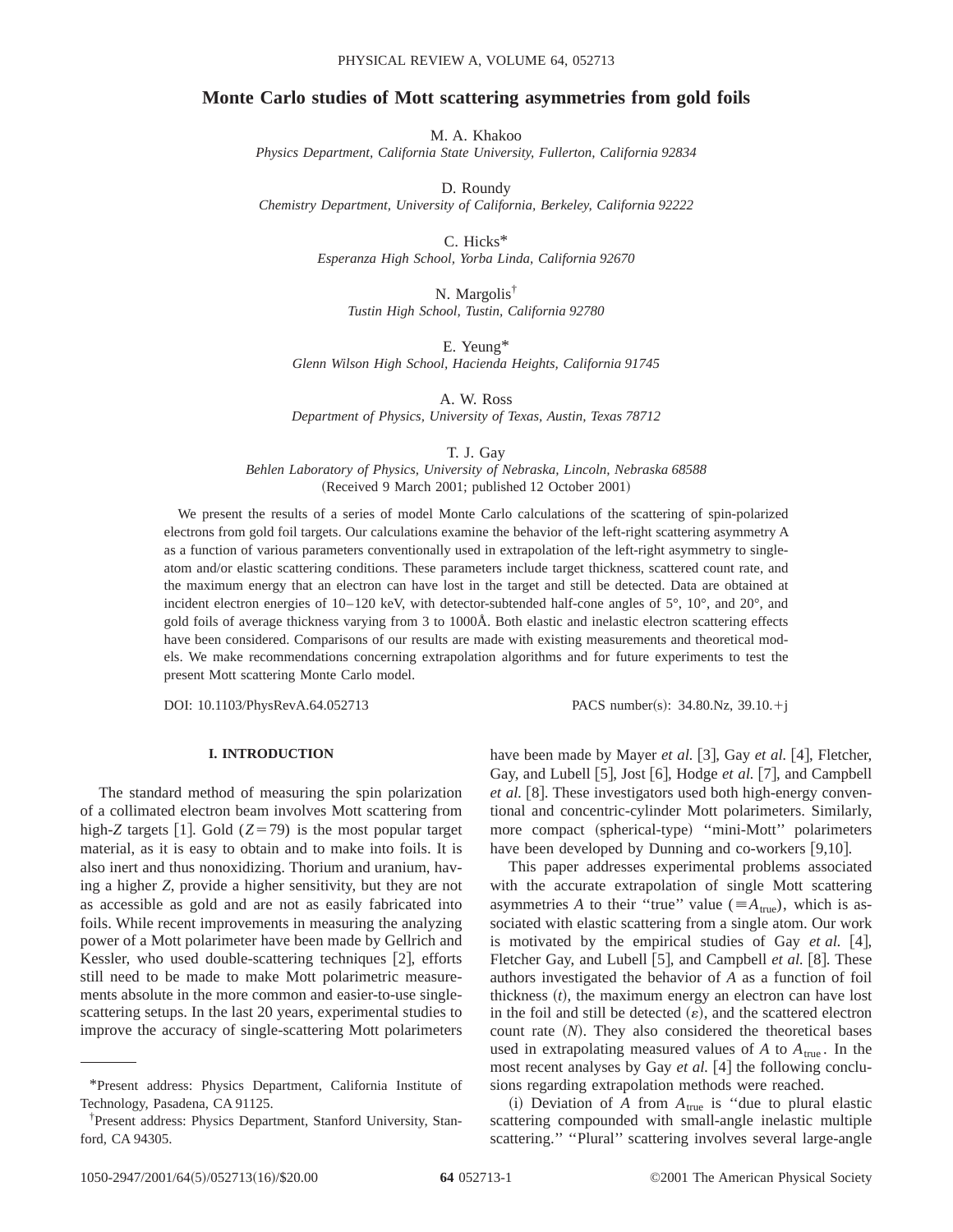scattering events, whereas "multiple" scattering involves a large number of small-angle collisions.

(ii) The appropriate procedure for obtaining  $A_{true}$  is an  $A$ vs  $t$  extrapolation at any  $\varepsilon$  value with a foil thickness range such that *A* vs *t* is demonstrably linear, i.e., the extrapolated value of *A* at  $t=0$  is independent of any fitting function that is first order in *t*. This follows from their observation that elastic plural scattering is the dominant process that reduces *A*.

 $(iii)$  In the event that *A* vs *t* is nonlinear, the functional forms

$$
A(t) = a_1 + b_1 e^{-\Gamma t}
$$
 (1)

and

$$
A(t) = a_2 + b_2 N(t)
$$
 (2)

were recommended. Here  $a_1$ ,  $b_1$ ,  $a_2$ ,  $b_2$ , and  $\Gamma$  are constants for a given  $\epsilon$  and incident electron energy *E*. This follows from the observation that, even at values of *E* where *A* vs *t* plots showed nonlinear behavior, *A* vs *N* plots were essentially linear, and yielded the best reduced chi-squared  $(\chi^2_{\nu})$  fit.

 $(iv)$  Under the conditions where *A* vs *t* plots showed large nonlinear behavior (e.g., at low  $E$ ),  $N$  values were significantly removed from the  $N=0$  axis. This factor reduced the precision of *A* vs *N* extrapolations in determining  $A_{true}$ .

(v) In Eq. (1)  $\Gamma$  is approximately equal to the inelastic mean free path  $(\lambda_i)$  of electrons in the foil.

By making a Monte Carlo study of Mott scattering, where *A*true is a known quantity, we can obtain insights into the empirical extrapolation forms used to date. Moreover, the physical assumptions used in the model calculations can be altered, and the resulting changes in the dependence of *A* on  $N$ ,  $\varepsilon$ , and  $t$  analyzed, providing further insights into the foil scattering physics. The goal of this work is to provide such insights, and to critically evaluate the conclusions reached in earlier investigations.

#### **II. GENERAL EXPERIMENTAL CONSIDERATIONS**

In the conventional Mott electron polarimetry experiments addressed here, a collimated beam of transversely spin-polarized electrons is scattered by atoms in a foil or bulk target. The experiment measures the left-right electron scattering intensity asymmetry *A* for polar electron scattering angles centered about  $\theta$  (typically 120°), at azimuthal angles centered about  $\phi=0^{\circ}$  and 180°, as shown schematically in Fig. 1. With electrostatic retarding grids placed in front of the detectors, one can also control  $\varepsilon$ , the maximum energy loss electrons can have suffered in the target and still reach the detector. The observed left-right asymmetry of scattered electrons, a measure of the difference in electron fluence scattered to the left  $(N_L)$  and right  $(N_R)$ , is directly related to the transverse electron spin polarization normal to the scattering plane,  $P_n$ , by [11]

$$
A = \frac{N_L - N_R}{N_L + N_R} = P_n S_{\text{eff}}(E, t, \theta, \Delta\Omega, \varepsilon),
$$
 (3)



FIG. 1. Schematic drawing of a conventional Mott scattering apparatus using retarding potential discrimination of scattered electrons.

where  $S_{\text{eff}}$  is the "effective" Sherman function for the complete polarimeter (including the electron detection system). The value of *A* depends on *E*, the foil thickness *t*, the solid angle of the detectors  $\Delta\Omega$ , and  $\varepsilon$ . In the limit of  $t\rightarrow 0$  and  $\varepsilon \rightarrow 0$ ,  $S_{\text{eff}} \rightarrow S(\theta, \Delta\Omega)$ , the elastic single-scattering Sherman function averaged over the detector solid angle. Since plural and multiple scattering degrade the observed left-right asymmetry,  $S_{\text{eff}} < S$ . The effects of plural/multiple scattering in solid targets are complicated to model analytically, but the Monte Carlo method is ideally suited to investigate such processes. In the present analysis, we ignore effects due to instrumental asymmetries [1].

### **III. THEORETICAL BACKGROUND**

#### **A. General**

The quantum-mechanical description of the scattering of spin-polarized electrons by single atoms requires the solution of the relativistic Dirac equation  $[11]$ . The scattering is described by direct and spin-flip differential scattering amplitudes  $f(\theta)$  and  $g(\theta)$ , respectively. Our model uses *I*, *S*, *T*, and *U* parameters, which are derived from these scattering amplitudes and their complex conjugates:

$$
I(\theta) = |f|^2 + |g|^2, \quad S(\theta) = \frac{i(fg^* - f^*g)}{|f|^2 + |g|^2},
$$
  
\n
$$
T(\theta) = \frac{|f|^2 - |g|^2}{|f|^2 + |g|^2}, \quad U(\theta) = \frac{fg^* + f^*g}{|f|^2 + |g|^2}.
$$
\n(4)

Thus  $I(\theta) \equiv d\sigma(\theta)/d\Omega$  is the elastic spin-averaged differential scattering cross section (DCS). The Sherman function  $S(\theta)$  is defined above. The DCS with polarized electrons can be related to  $I(\theta)$ :

$$
\frac{d\sigma(\theta,\phi)}{d\Omega} = I(\theta,\phi) = I(\theta)(1 - S(\theta)P_n \sin \phi).
$$
 (5)

Figure 2 illustrates the electron-atom scattering geometry. The unit vector  $\hat{\bf{n}}$  is perpendicular to the scattering plane defined by  $\bf{k}$  and  $\bf{k}'$ , the incident and scattered electron momenta, i.e.,  $\hat{\mathbf{n}} = \hat{\mathbf{k}} \times \hat{\mathbf{k}}'$ . The polarization vector of the incident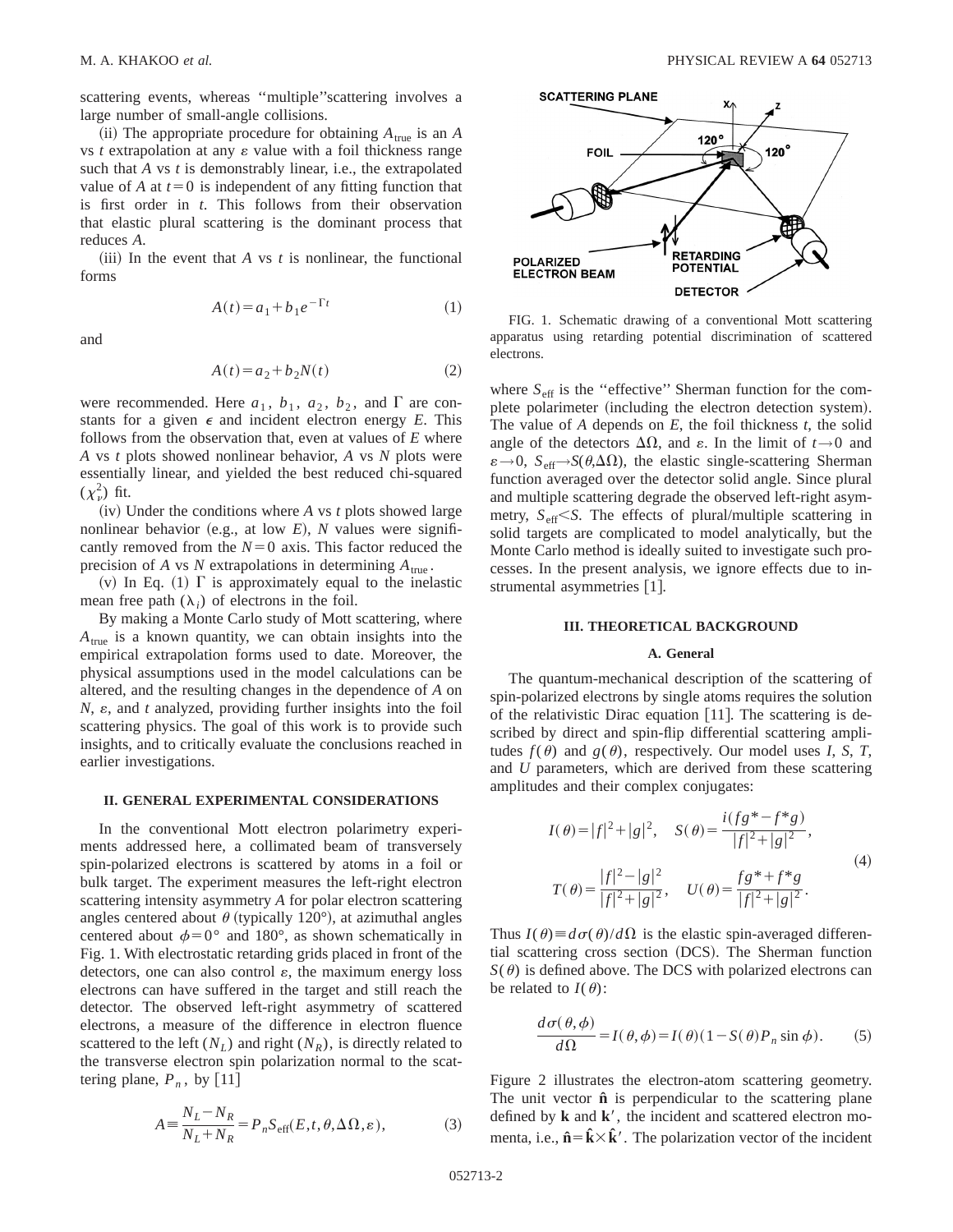

FIG. 2. Electron spin and momenta vector diagrams relevant to Mott scattering (see text).  $P_n$  is the component of **P** perpendicular to the scattering plane of the electron, defined by **k** and **k**<sup>'</sup>. The transverse polarization  $P_t$  is the component of the electron spin polarization vector **P** perpendicular to the experimentally configured *yz* scattering plane in Fig. 1. **P** is initially set parallel to  $\hat{x}$  in our model.

electron, **P**, has a component  $P_n$  along  $\hat{\mathbf{n}}$ . The scattered electron polarization  $P'$  is given by  $[11]$ 

$$
\mathbf{P}' = \frac{[P_n + S(\theta)]\hat{\mathbf{n}} + T(\theta)\hat{\mathbf{n}} \times (\mathbf{P} \times \hat{\mathbf{n}}) + U(\theta)(\hat{\mathbf{n}} \times \mathbf{P})]}{1 + \mathbf{P} \cdot \hat{\mathbf{n}}(\theta)}.
$$
\n(6)

We use this equation to transform the components of **P** into P<sup>'</sup> in terms of the body-centered coordinate system  $\{\hat{\mathbf{n}}, \hat{\mathbf{k}}', \hat{\mathbf{n}} \times \hat{\mathbf{k}}'\}$  used after scattering from the initial (framecentered) coordinates  $\hat{\mathbf{n}}$ ,  $\hat{\mathbf{k}}$ , and  $\hat{\mathbf{n}} \times \hat{\mathbf{k}}$ .

### **B. Previous theoretical models**

Mott scattering in extended targets has been studied analytically by only a few authors, who were forced by the complexity of the problem to consider only elastic scattering  $[12–15]$ . With the advent of high-speed computers, the Monte Carlo method of tracking electron trajectories is the best way to model scattering in foils, but to date it has only been used for polarized electron scattering in two reports to our knowledge, those of Hnizdo [16] and Qiao and Kakizaki [17]. Hnizdo's calculations consider only elastic scattering, and use only the target thickness as a parameter on which *A* can depend. Qiao and Kakizaki consider inelastic scattering in an  $ad$  hoc fashion and as such can study  $A$  vs  $\varepsilon$  as well as *t*. In the case of analytic studies, the behavior of *A* as a function of  $t$  has been considered by Wegener [12]. Extensions of this work were made by Wegener  $[13]$ , Greenberg *et al.* [14], and Braicovich and de Michelis [15]. They used *S*, *T*, *U*, and *I* from the screened-Coulomb calculations of Holzwarth and Meister  $[18]$ . Owing to the complexity in handling higher-order processes, these analytic investigations were limited to double scattering only. Singularities in integrals occurring from contributions of electrons scattered into  $\theta$ =90°, i.e., the plane of the foil, were suppressed by distributing these electrons over a finite range about the foil plane as determined by multiple-scattering considerations. The Wegener analysis yielded a functional dependence of *A* on *t* with the form

$$
A(t) \approx \frac{A_{\text{true}}}{1 + b_3(E, \theta)t},\tag{7}
$$

where  $b_3$  is a constant.

The analytic method has the following disadvantages:  $(i)$ It is limited to large *E* and small *t* values, where double scattering is a small first-order correction. (ii) It does not explicitly consider inelastic scattering, which can be an important process. (iii) It cannot be easily modified to take into account the effect of finite-size detectors.

Further progress was made by Hnizdo  $[16]$  also using the *S*, *T*, *U*, and *I* values from Ref. [18]. Hnizdo developed a Monte Carlo algorithm in the energy range from *E*  $=46-290 \,\text{keV}$ , with random-walk statistics (Gaussian spreading) to model multiple elastic electron scattering. For multiple scattering, the electron is first deflected using a random-walk algorithm without change of polarization. The resulting Gaussian probability distribution  $G(\theta)$  is characterized by a standard deviation spreading  $\langle \theta^2 \rangle$ :

$$
G(\theta) = \frac{2\theta}{\langle \theta^2 \rangle} \exp\left(\frac{-\theta^2}{\langle \theta^2 \rangle}\right),
$$
 (8a)

where

 $\langle \theta^2 \rangle = n l \int_0^l$  $\stackrel{\Theta}{\theta}$ <sup>2</sup>*I*( $\theta$ )2 $\pi$  sin( $\theta$ )*d* $\theta$  (8b)

and

$$
\int_0^{\pi} G(\theta) d\theta = 1.
$$
 (8c)

Here, *n* is the number density of atoms and *l* is the energydependent elastic scattering path length of the electron in the foil. The electrons could suffer two distinct types of elastic scattering: multiple scattering through an angle  $\theta < \theta$ , and plural scattering through the angle  $\theta > \Theta$ . The critical angle  $\Theta$ , which demarcated these two scattering zones, was selected to be 20° for all incident energies, because the model was found to be insensitive to  $\Theta$  around this value.

In Hnizdo's Monte Carlo algorithm, the electron undergoes numerous large-angle scattering events separated by paths along which multiple scattering occurs. At each largeangle scattering site, the probability of the electron reaching the detector, a differential probability element  $\Delta P$ , is determined from

$$
\Delta P(\delta, \theta, \phi) = W \frac{1}{\sigma_e} \frac{d\sigma(\theta, \phi)}{d\Omega} \exp(-n \sigma_e \delta), \qquad (9)
$$

where  $\sigma_e$  is the total elastic scattering cross section and  $\delta$  is the path length in the foil from the scattering point to the detector. The quantity *W* is a statistical weighting factor that decreases exponentially with the total path length that the electron travels in the foil. The  $\Delta P$ 's are summed for both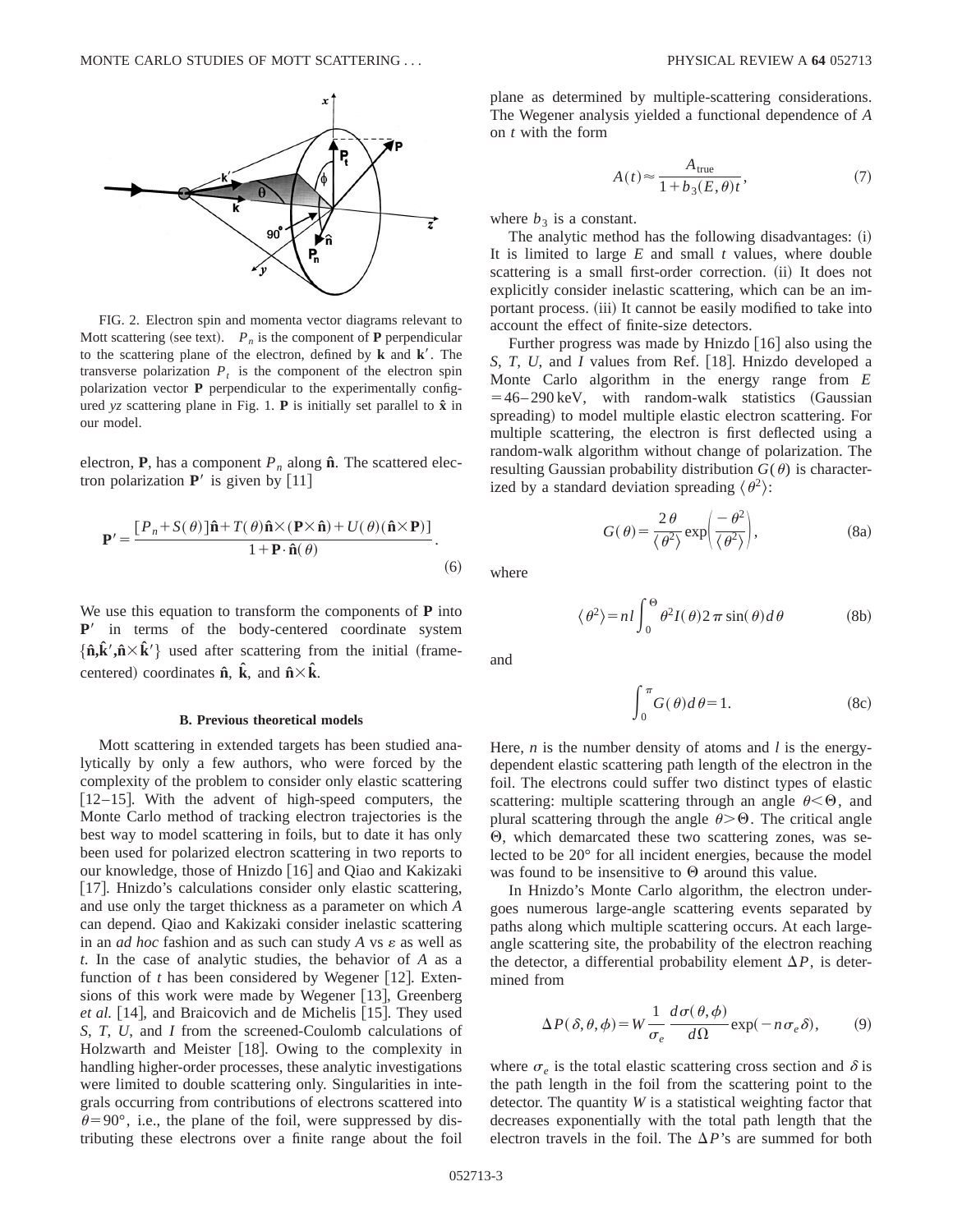detectors as the electron moves through the foil. A further correction in  $\Delta P$  was made for multiple-scattering processes that could have occurred on the way out to the detector. Only for plural scattering ( $\theta > \Theta$ ) was the orientation of the electron's spin changed, using Eq. (6). For multiple scattering  $(\theta \leq \Theta)$ , the polarization was rotated using a linear approximation to Eq.  $(6)$  depending on the multiple-scattering angle  $\theta$ |16|. The electron was forced to remain in the foil until its running statistical weight *W* was reduced to a minimum preset value. The final summed  $\Delta P(\delta,\theta,\phi)$  values were then used to calculate *A*.

There are several problems with Hnizdo's method.

 $(i)$  It is clear that Hnizdo's propagation of detection probabilities is unphysical. Realistically, an electron has one chance of detection, and thus cannot be modeled by adding sequential  $\Delta P(\delta, \theta, \phi)$  while it remains in the foil.

(ii) While  $\Delta P$  for electrons plurally scattered toward the detector is reduced by a multiple-scattering correction, Hnizdo's calculation does not take into account the possibility of multiple scattering *into* the detector's solid angle of acceptance. [Note that Eq. (9) does not include  $\Delta\Omega$ .]

(iii) The direction of electron spin after a collision is corrected accurately only for plural scattering and not for multiple scattering where a *linear* transformation algorithm is used. However, a large number of multiple scatterings with small changes in electron spin polarization can accumulate geometrically to cause significant changes in *A*. This effect was also discussed by Qiao and Kakizaki  $[17]$ .

 $(iv)$  The addition of multiple scattering (with a linear polarization change) during the electron's travel to a pluralscattering event with exact polarization change may pose problems in thin foils, since a single plural scattering may occur more often depending on the inelastic scattering mean free path  $\lambda_i$  (=  $1/n\sigma_i$ ;  $\sigma_i$  is the total inelastic cross section).

 $(v)$  Finally, scattering of the electron via inelastic processes in the foil was not investigated.

The more recent calculations of Oiao and Kakizaki  $[17]$ are similar to those of Hnizdo, but they make improvements on Hnizdo's calculations by including the effect of inelastic scattering in a phenomenological way using a mean energy loss range in their Monte Carlo algorithm. They also improve on Hnizdo's random-walk treatment of multiple scattering by calculating multiple-scattering angles for individual smallangle collisions and rotating the electron spin polarization. In their method,  $\Theta$  was set to 0.1 rad, again based on the insensitivity of their model to  $\Theta$  around this value.

#### **IV. PRESENT MODEL**

#### **A. Introduction**

In this work we make the following improvements.

(i) The electron scattering channels are not artificially separated into multiple or plural scattering, but are considered integrally at each collision point.

(ii) We follow individual electrons and do not generate probabilities  $[cf. Eq. (9)]$  while the electron is still in the foil. Instead of detection probabilities, we generate electron detection events.

TABLE I. Summary of theoretical [19] angle-averaged Sherman function values for gold for various *E* values, with detectors centered about  $\theta$ = 120° and subtending half-cone angles of  $\pm \Delta \theta$  at the source.

|           | $\Delta \theta$  |             |              |              |  |  |  |  |  |  |
|-----------|------------------|-------------|--------------|--------------|--|--|--|--|--|--|
| $E$ (keV) | $\Omega^{\circ}$ | $5^{\circ}$ | $10^{\circ}$ | $20^{\circ}$ |  |  |  |  |  |  |
| 10        | $-0.262$         | $-0.260$    | $-0.254$     | $-0.228$     |  |  |  |  |  |  |
| 20        | $-0.299$         | $-0.298$    | $-0.294$     | $-0.277$     |  |  |  |  |  |  |
| 40        | $-0.338$         | $-0.337$    | $-0.334$     | $-0.319$     |  |  |  |  |  |  |
| 60        | $-0.363$         | $-0.362$    | $-0.359$     | $-0.344$     |  |  |  |  |  |  |
| 90        | $-0.389$         | $-0.387$    | $-0.383$     | $-0.368$     |  |  |  |  |  |  |
| 100       | $-0.395$         | $-0.394$    | $-0.390$     | $-0.374$     |  |  |  |  |  |  |
| 120       | $-0.405$         | $-0.403$    | $-0.399$     | $-0.383$     |  |  |  |  |  |  |

(iii) We consider all elastic and inelastic scattering processes, e.g., we consider inelastic scattering using doubly differential cross sections derived from the Born approximation. For the predominantly small-angle inelastic scattering with energy loss  $(E_L)$  below 1 keV, our model assumes a transformation of **P** equal to that for elastic scattering at the same angle and incident energy [cf. Eq.  $(6)$ ]. This is a reasonable approximation for small-scattering-angle, small-*EL* processes since the projectile electron experiences an atomic potential similar to that for elastic scattering. For *EL*  $>1$  keV, the electrons scatter into a "black hole" and are lost. This procedure is discussed in more detail later on.

(iv) The improved screened-Coulomb data of Ross and Fink  $\lceil 19 \rceil$  for the elastic *S*, *T*, *U*, and *I* parameters are used. Table I gives a summary of the calculated angle-averaged Sherman functions  $S(E, \theta=120^{\circ}, \Delta \theta)$  for detectors centered at  $\theta = \pm 120^{\circ}$  with opening half angles of  $\Delta \theta$ . We note that  $S(E, \theta=120^{\circ}, \Delta \theta)$  equals  $A_{true}$  when  $P_n=1$ .

#### **B. Method**

The present method makes extensive use of numerical algorithms in Ref.  $[20]$  and the random-number generator program RAN2  $[21]$  which was tested in preliminary studies by us to have a periodicity exceeding  $2.3 \times 10^{18}$  events. It was thus adequate for this work, which uses less than  $10^{16}$ events. Since the total mean free path  $(\lambda_t)$ ; Table II) of the electron at these *E* values is longer than the diameter of a gold atom ( $\approx$ 2.4 Å [22]), any crystal structure of the gold may be neglected. Given this assumption, the method consists of initializing the velocity and polarization  $(P_n=1)$  of the incident electron to the desired values and then iterating the sequence described in the flowchart shown in Fig. 3.

The Monte Carlo program is started by downloading the appropriate *I*, *S*, *T*, and *U* parameters, total elastic and inelastic cross sections, black-hole cross section, and other initial numerical parameters. The electron is initiated with  $P_n = 1$ and is fired along the  $z$  direction (Fig. 1). The range of the electron is calculated using a Monte Carlo statistical weighting that decreases exponentially with the product of the distance traveled and the total scattering cross section. The electron can scatter in the foil through one of the three scattering processes: (i) elastic, (ii) inelastic and detectable (with the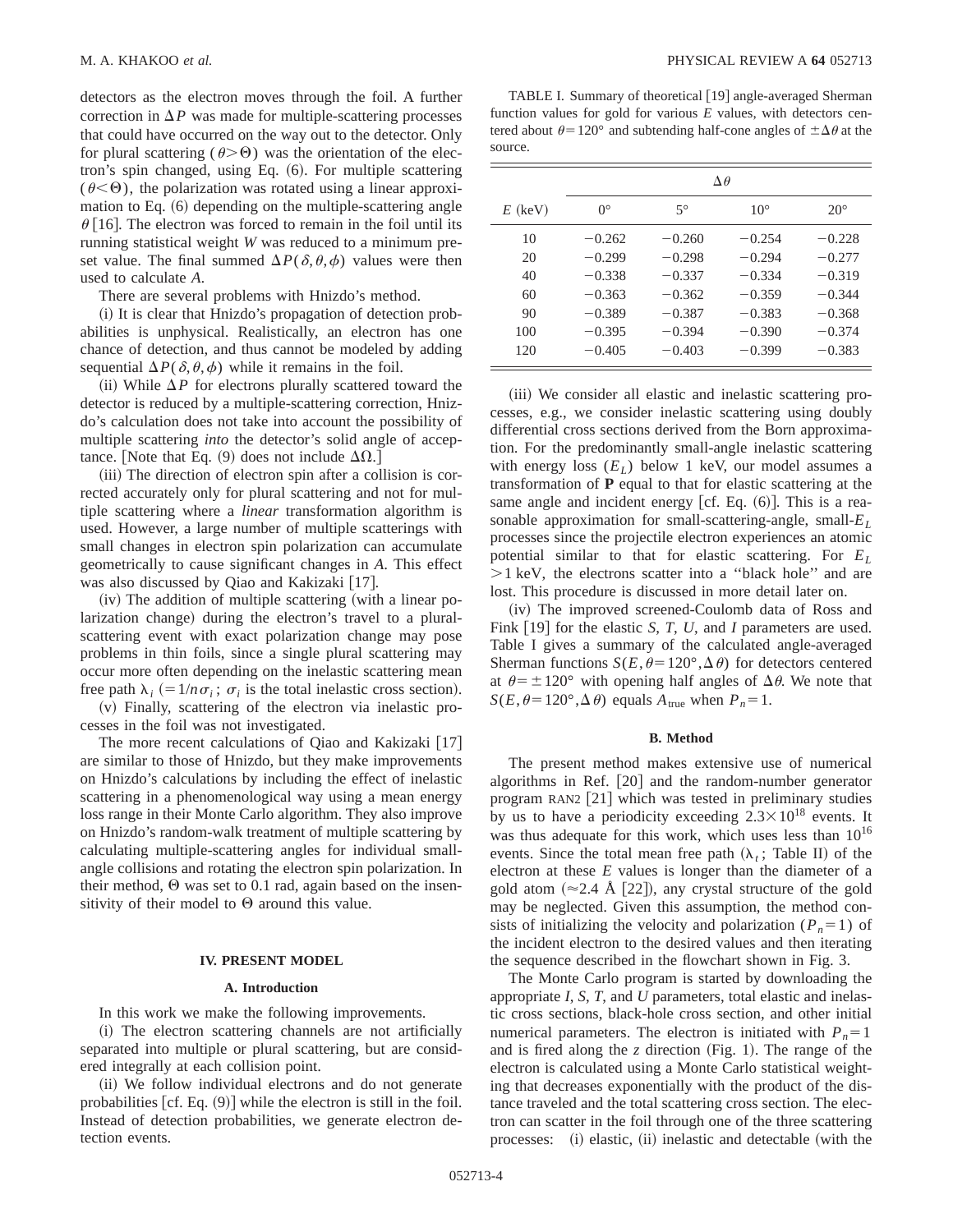TABLE II. Total elastic cross sections ( $\sigma_e$ ), elastic mean free paths ( $\lambda_e$ ), ratios of total inelastic cross sections ( $\sigma_i$ ) to total elastic cross sections, and total scattering mean free paths ( $\lambda_i = 1/n[\sigma_{\alpha} + \sigma_i]$ ) used in this work, at various *E* values. The  $\lambda$ , were calculated using the  $\sigma$ <sub>e</sub> of Ross and Fink [19] and the  $\sigma$ <sub>i</sub> from the ratio  $\sigma_i/\sigma_e$  of Misell [24] multiplied by  $\sigma_e$  of Ross and Fink [19]. See text for details. Values in italics are interpolated.

|           | Reference $[19]$       |                 |                              | Reference $[24]$        |                     |                  |  |  |
|-----------|------------------------|-----------------|------------------------------|-------------------------|---------------------|------------------|--|--|
| $E$ (keV) | $\sigma_e$ ( $\AA^2$ ) | $\lambda_e$ (Å) | $\sigma_e$ (Å <sup>2</sup> ) | $\lambda_e$ ( $\AA^2$ ) | $\sigma_i/\sigma_o$ | $\lambda_t(\AA)$ |  |  |
| 10        | 0.807                  | 21              | 2.10                         | 8                       | 0.080               | 19               |  |  |
| 20        | 0.545                  | 31              | 1.10                         | 15                      | 0.082               | 29               |  |  |
| 30        | 0.424                  | 40              | 0.77                         | 22                      | 0.085               | 37               |  |  |
| 40        | 0.361                  | 47              | 0.61                         | 28                      | 0.087               | 44               |  |  |
| 60        | 0.281                  | 60              | 0.42                         | 40                      | 0.090               | 56               |  |  |
| 80        | 0.240                  | 71              | 0.34                         | 50                      | 0.093               | 65               |  |  |
| 90        | 0.219                  | 77              | 0.31                         | 53                      | 0.094               | 71               |  |  |
| 100       | 0.203                  | 83              | 0.29                         | 59                      | 0.095               | 77               |  |  |
| 120       | 0.185                  | 92              | 0.27                         | 61                      | 0.096               | 85               |  |  |

ability to overcome detector retardation potential), or  $(iii)$ inelastic and undetectable (black-hole). The probability for this choice is based on the ratio of total cross sections for these processes.

If the electron is elastically scattered, the value of  $\theta$  is determined from a weighting given by  $I(\theta)$  whereas  $\phi$  is determined from the term  $[1-S(\theta)P_n \sin \phi]$  in Eq. (5). The polarization of the electron is then rotated  $[Eq. (6)]$  based on the values of  $\theta$  and  $\phi$ , which determine the scattering plane in the coordinate frame of the scattering center. If the process is inelastic and the *cumulative* energy loss suffered by the electron is less than the detector retarding potential  $\varepsilon$ , the electron is deemed detectable and allowed to scatter further. Otherwise, it is terminated (black-hole) and a new electron trajectory is initiated. In this work, we consider values of  $\varepsilon$  $\leq 1$  keV corresponding to most experimental situations. For an inelastically scattered electron, the energy loss value is selected according to the inelastic total cross section per unit energy loss,  $d\sigma/dE_L$ . The inelastically scattered electron is differentially scattered in  $\theta$  and (random)  $\phi$  based on the differential inelastic cross section. The total electron polarization **P** is transformed and the electron's energy is reduced by  $E_L$ .

Due to memory constraints, not all electron scattering angles were recorded. We economized in this by using one memory bin to count all electrons that were forward scattered (leaving the foil by the back face), one memory bin for all electrons that were backscattered (leaving the foil by the front face), and a number of memory bins representing concentric circular ring detectors centered about  $\theta$ =120° and  $\phi=0^{\degree}$ , 180°, subtending half-cone angles  $(\Delta \theta)$  of 10° and  $20^{\circ}$  at the collision region (respectively 0.098 and 0.42 sr). The sum of forward- and backscattered electrons constitutes a measure of the relative number of incident electrons. As discussed below, we made one set of runs with  $\Delta\theta=5^{\circ}$  to more closely match the experimental conditions of Gay *et al.*  $|4|$ .

We can greatly increase the efficiency of our calculations by considering several ''virtual'' foils of varying thickness at the same time ("stacked foil" method). We treat one foil as if it were one of the maximum thickness desired, but keep track of the maximum depth of any given trajectory along *z*. If an electron leaves the upstream foil surface, we look at its ultimate penetration depth. We then bin that scattered electron for each of the foils in the stack with thickness greater than the ultimate penetration depth of the scattered electron. We thus obtain better statistics for thicker foils, so we compensate by periodically adjusting the set of stacked foils so that the foil with the least counts becomes the thickest in the stack. We then continue the Monte Carlo calculation. Over several tens of cycles this method achieves comparable statistics for all stacked foils.

The stacked-foil algorithm has a major disadvantage in that the statistics of stacked foils are correlated. Consequently, in calculating errors incurred in parameters derived from least-squares fits to our stacked-foil data, we take the average statistical error for a single foil as representative of the incurred statistical error. This issue will be discussed further below.

Another advantage of our model is the addition of a  $black-hole$   $(BH)$  cross section, defined as the portion of the total cross section that prevents the electrons from ultimately surmounting the retarding-field grid in front of the electron detectors and being counted. The size of the BH cross section will thus depend on the energy loss required to keep an electron from being detected.

#### **C. Data used**

#### *1. Elastic scattering*

The elastic scattering data used here were obtained from the screened-Coulomb calculations of Ross and Fink  $[19]$ , which, in the form of *S*, *T*, *U*, and *I* parameters, were used to evaluate the spin-dependent elastic scattering processes [Eqs.  $(4)–(6)$ ].

#### *2. Inelastic scattering*

To our knowledge, there exist no quantitative doubly differential cross sections (DDCS's) for inelastic electron scat-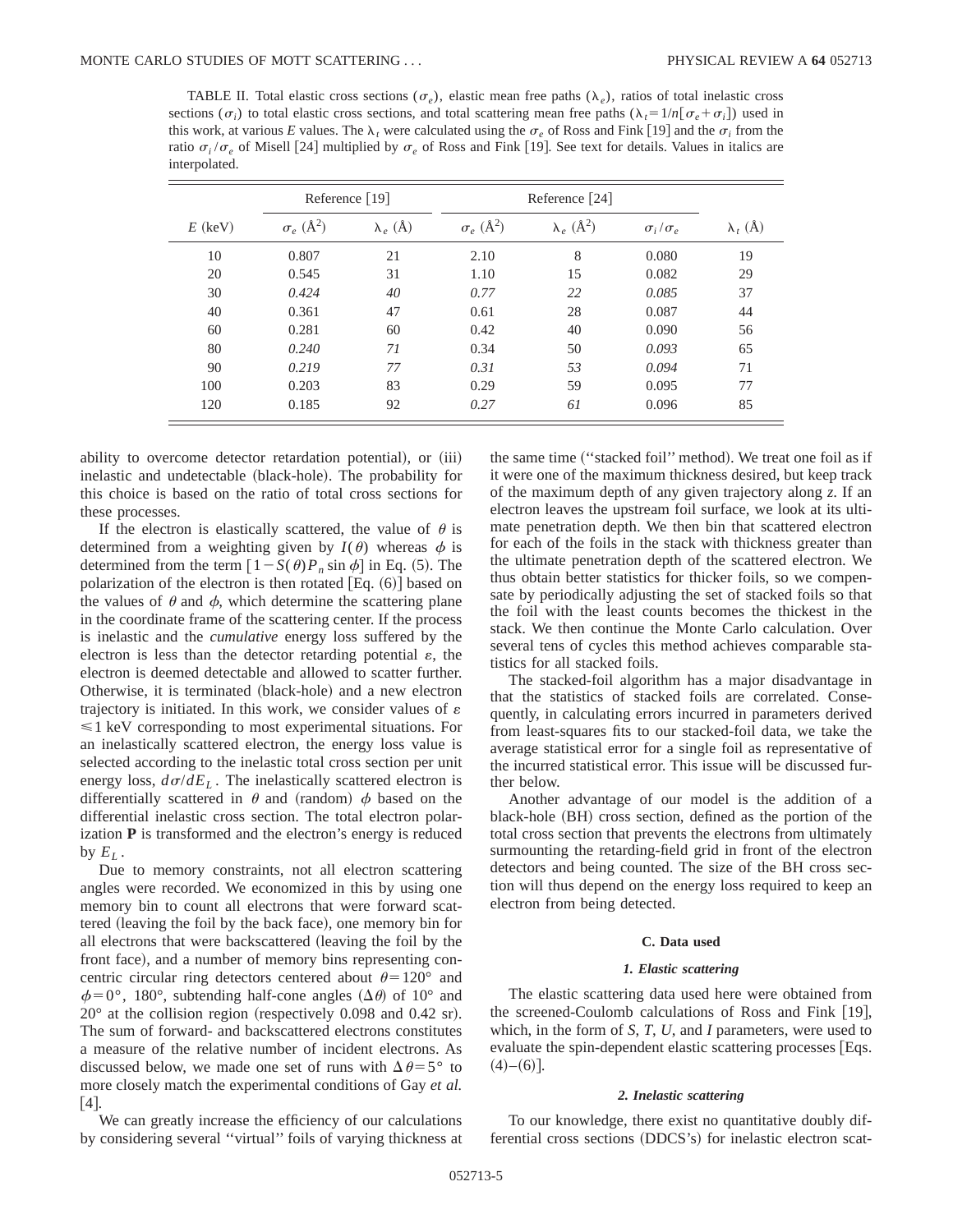



tering from gold in the electron energy range considered here. However, it is possible to compute approximate highenergy inelastic scattering cross sections using Born approximation calculations based on optical data, e.g., oscillator strengths or extinction coefficients [23]. The Born approximation is considered reasonable for small-angle scattering at these electron energies. Since total elastic scattering cross sections are generally about an order of magnitude larger than total inelastic cross sections  $|24,25|$  over the range of *E* used in this work (see Table II) and since inelastic processes are more strongly forward peaked than elastic ones  $[25]$ , one should expect multiple scattering to produce a preponderance of inelastically scattered electrons in the forward direction.

In this work, we have derived the DDCS's from the Born approximation based on optical extinction coefficients. We start from the equation that relates the oscillator strength *f* for an emission line to the photoabsorption cross section  $\sigma_p(\omega)$ at the angular frequency  $\omega$ , as [26]

$$
\int \sigma_p(\omega)d\omega = 2\pi^2 r_0 c f,\tag{10}
$$

where  $r_0$  is the classical radius of the electron, and the integration is conducted over the line profile. For a continuous spectrum the differential form of Eq.  $(10)$  is applicable, i.e.,

$$
\sigma_p(\omega) = 2\pi^2 r_0 c \frac{df}{d\omega};\tag{11}
$$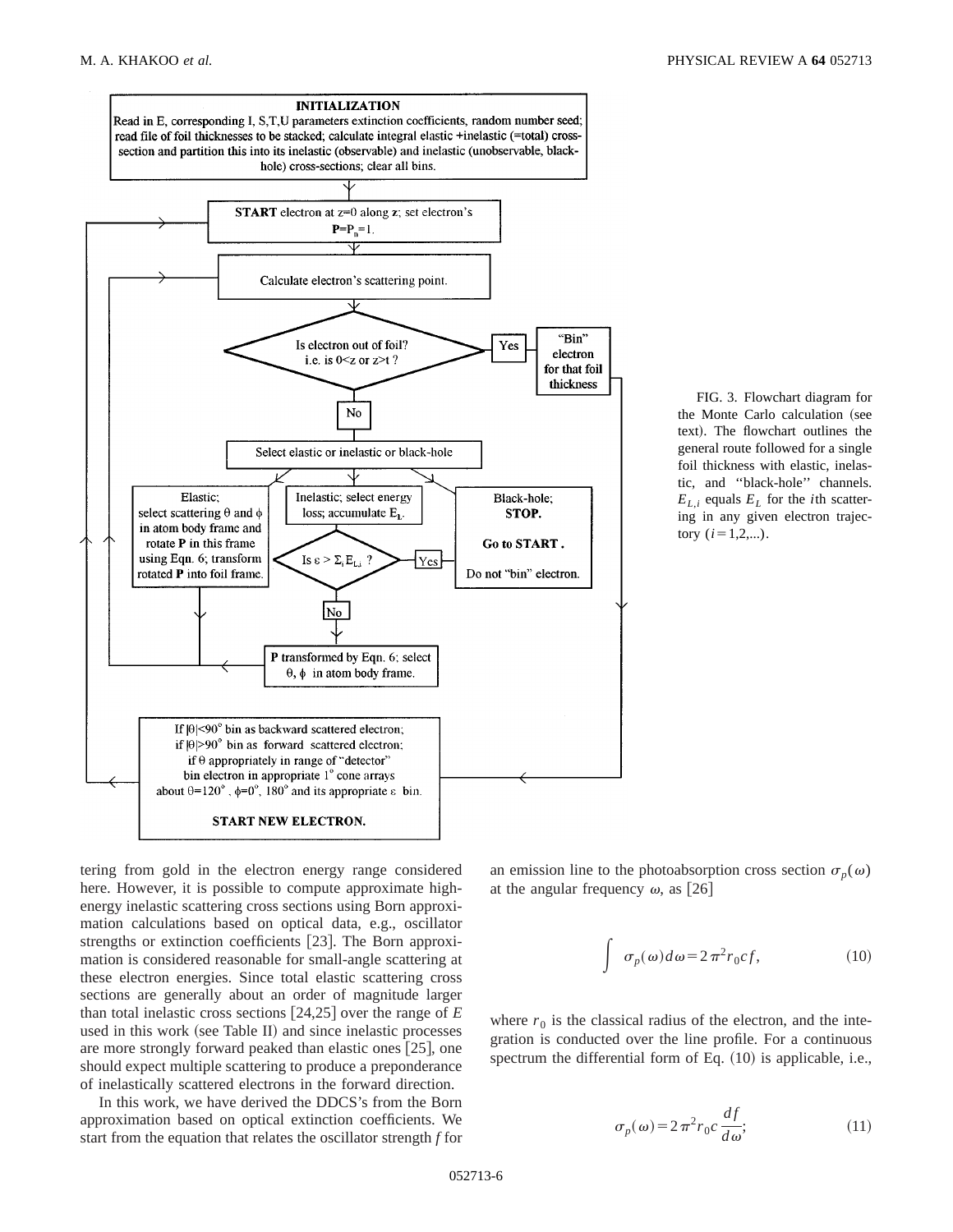$$
\sigma_p(\omega) = \pi h r_0 c \frac{df}{dE_L}.\tag{12}
$$

One can now write the photoabsorption cross section  $\sigma_n(\omega)$ in terms of the extinction coefficient  $\kappa_p(\omega)$  [26,27], the number density of gold atoms *n*, and the wavelength  $\lambda_1$ , as

$$
\sigma_p(\omega) = \frac{4\,\pi}{n\,\lambda_1} \,\kappa_p(\omega). \tag{13}
$$

This yields

$$
\sigma_p(\omega) = 3.44 \frac{df}{dE_L} \tag{14}
$$

in units of  $\AA^2$ , where we substitute the value of 0.059 07  $\AA^{-3}$ for the value of *n* for gold  $[22]$  (at 20 °C) in Eq. (13). Using Eqs.  $(13)$  and  $(14)$ , we get

$$
\frac{df}{dE_L} = 56.33 \frac{\kappa_p(\omega)}{\lambda_1},\tag{15}
$$

where  $\lambda_1$  is in angstroms. We can write Eq. (15) in terms of  $E_L$ (eV) =  $h\omega/2\pi e$  (*e* is 1 esu) as

$$
\frac{df}{dE_L} = 4.978 \times 10^{-3} \kappa_p(E_L) E_L.
$$
 (16)

The theory of generalized oscillator strengths gives  $[23]$ 

$$
\frac{df}{dE_L} = \frac{E_L}{54.4} K^2 \sqrt{E/(E - E_L)} \frac{d^2 \sigma}{d\Omega dE_L},\tag{17}
$$

which means we can get the DDCS in terms of  $df/dE_L$  as

$$
\frac{d^2\sigma}{d\Omega dE_L} = 0.271\sqrt{(E - E_L)/E}\frac{\kappa_p(E_L)}{K^2},\tag{18}
$$

with  $d^2\sigma/d\Omega dE_L$  in  $\mathring{A}^2$  sr<sup>-1</sup> eV<sup>-1</sup> and the momentum transfer *K* in  $\mathring{A}^{-1}$ . The available values of extinction coefficients for gold  $[27]$  are accurate to about 10%.

The inelastic total cross sections obtained by integrating Eq.  $(18)$  are then normalized to the elastic total cross sections of Ross and Fink [19] using the total inelastic to inelastic cross section ratios given by Misell [24]. The normalization factor for our Born approximation inelastic cross-sections ranged between 0.05 to 0.2. The above procedure is based on  $\mu$  the following precepts. (i) The absolute values of the scattering cross sections calculated by Ross and Fink should be very reliable. As expected, these calculations agree with numerous other calculations  $(e.g., Ref. |18|)$ . (ii) The absolute elastic scattering cross section measurements of Misell are less reliable than the calculations of Ross and Fink, because such measurements are hard to place on an absolute scale. (iii) The relative inelastic to elastic ratio measurements in Misell should be significantly more accurate than their absolute counterparts, because such ratios (at these  $E$  values) cancel out the apparatus-sensitive parameters mentioned in (ii).



FIG. 4. *A* vs *t* for elastic scattering only. Data fitted with Eq.  $(19)$ , solid line. Data fitted with Eq.  $(1)$ , dashed line. Fits using Eq.  $(7)$  are almost identical to those of Eq.  $(19)$  and are therefore not shown. Table III contains a summary of parameters and  $\chi^2_{\nu}$  values from fits to Eqs.  $(1)$ ,  $(7)$ , and  $(19)$  (see text).

#### **V. DATA, ANALYSIS AND RESULTS**

#### **A. Elastic scattering only**

Figure 4 shows the dependence of *A* on *t* with  $\Delta \theta$  $=$  20 $^{\circ}$ , obtained from our model with elastic scattering only. In Fig. 4 we also show the present Monte Carlo data fitted to an exponential-type function [Eq. (1)] with  $P_n = 1$ . A comparison of the same data is also made with an analytic form derived using the observations that (i) the differential asymmetry element  $dA(t')$  contribution to the integral asymmetry *A* from a planar foil element of thickness  $dt'$  located at a distance  $t'$  into the foil decreases with increasing  $t'$ , approaching zero as  $t' \rightarrow \infty$ ; (ii)  $dA(t') \rightarrow A_{true}$  as  $t' \rightarrow 0$ ;  $A_{true}$  $S(E, \theta, \Delta \theta)$  for  $P_n = 1$ . Given these conditions, a reasonable guess is that  $dA(t') \approx A_{true} \exp(-\xi t')$ . We also assume that the efficiency for detecting electrons a distance  $t'$  into the foil follows an absorption law, i.e., is proportional to  $\exp(-\alpha t')$ , with  $\alpha$  being a characteristic inverse length controlling the elastic scattering attenuation of electrons. We note that  $\alpha$  is different from  $\xi$  or  $1/\lambda_e (= n\sigma_e)$ ; we cannot assume that  $\xi$  or  $\alpha$  equals  $1/\lambda_e$  since the reduction of A with *t* involves complicated differential scattering events, whereas the attenuation of electrons in the foil follows the straightforward absorption law. We now obtain a weighted asymmetry average by integrating over the foil thickness:

$$
A(t) = \frac{\int_{0}^{t} A_{\text{true}} e^{-(\xi + \alpha)t'} dt'}{\int_{0}^{t} e^{-\alpha t'} dt'}
$$

$$
= \frac{A_{\text{true}} \alpha (1 - e^{-(\xi + \alpha)t})}{(\xi + \alpha)(1 - e^{-\alpha t})}.
$$
(19)

This form has three adjustable parameters like Eq.  $(1)$ , but is somewhat clumsier. Nevertheless, it has a better physical ba-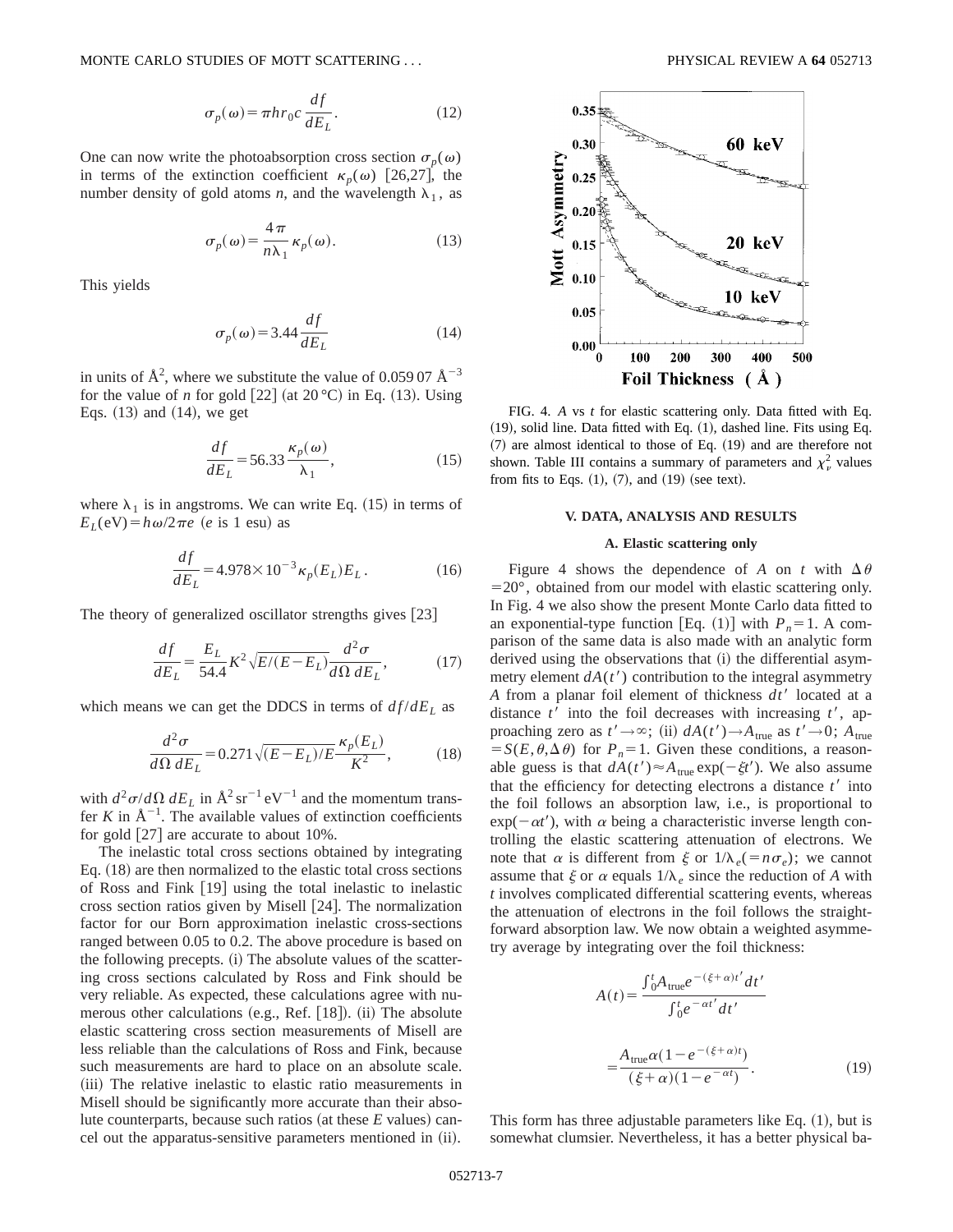TABLE III. Comparison of the  $\xi$ ,  $\alpha$ , and  $b_3$  parameters obtained from fitting all the data for *A* vs *t* for elastic scattering with Eq. (1), Wegener's Eq. (7), and our Eq. (19) (labeled appropriately in bottom row). The numbers in square brackets correspond to the power of 10.

| $E$ (keV) | $A_0$             | $\xi$                                                       | $\alpha$ | $\chi^2_{\nu}$ | $A_0$ | $b_3$                                  | $\chi^2_{\nu}$ | $b_3$ [16]           | $A_0$             | $\chi^2_{\nu}$ |
|-----------|-------------------|-------------------------------------------------------------|----------|----------------|-------|----------------------------------------|----------------|----------------------|-------------------|----------------|
| 10        | $0.215 \pm 0.002$ | $2.31 \pm 0.24$ [-3] $2.15 \pm 0.07$ [-2]                   |          | 5.6            |       | $0.219 \pm 0.002$ $1.32 \pm 0.03$ [-2] | 3.08           |                      | $0.184 \pm 0.003$ | 32.4           |
| 20        | $0.268 \pm 0.002$ | $1.91 \pm 0.17$ [-3] $7.87 \pm 0.23$ [-3]                   |          | 5.8            |       | $0.269 \pm 0.002$ 4.29 $\pm$ 0.01 [-3] | 2.08           |                      | $0.258 \pm 0.003$ | 21.7           |
| 40        | $0.312 \pm 0.002$ | $1.49 \pm 0.19$ [-3] $3.04 \pm 0.10$ [-3]                   |          | 2.1            |       | $0.312 \pm 0.002$ $1.52 \pm 0.03$ [-3] | 6.8            |                      | $0.299 \pm 0.002$ | 16.5           |
| 46        |                   |                                                             |          |                |       |                                        |                | $1.75 \pm 0.11$ [-3] |                   |                |
| 60        |                   | $0.345 \pm 0.002$ $1.73 \pm 0.22$ [-3] $2.07 \pm 0.08$ [-3] |          | 2.4            |       | $0.343 \pm 0.002$ $9.36 \pm 0.24$ [-4] | 4.7            |                      | $0.334 \pm 0.002$ | 11.3           |
| 63        |                   |                                                             |          |                |       |                                        |                | $1.24 \pm 0.07$ [-3] |                   |                |
| 90        | $0.365 \pm 0.001$ | $1.16 \pm 0.31$ [-3] $1.46 \pm 0.25$ [-3]                   |          | 1.3            |       | $0.363 \pm 0.001$ $5.14 \pm 0.12$ [-4] | 2.6            |                      | $0.356 \pm 0.002$ | 6.3            |
| 100       | $0.379 \pm 0.001$ | $9.20 \pm 0.45$ [-4] $1.35 \pm 0.28$ [-3]                   |          | $0.8\,$        |       | $0.377 \pm 0.001$ $3.87 \pm 0.10$ [-4] | 1.3            | $6.94 \pm 0.48$ [-4] | $0.375 \pm 0.001$ | 2.2            |
| 120       | $0.382 \pm 0.001$ | $8.70 \pm 0.41$ [-4] $1.25 \pm 0.25$ [-3]                   |          | $0.8\,$        |       | $0.382 \pm 0.001$ $3.15 \pm 0.09$ [-4] | 1.1            |                      | $0.382 \pm 0.001$ | 1.6            |
| 133       |                   |                                                             |          |                |       |                                        |                | $4.17 \pm 0.33$ [-4] |                   |                |
| 170       |                   |                                                             |          |                |       |                                        |                | $3.19 \pm 0.23$ [-4] |                   |                |
| 204       |                   |                                                             |          |                |       |                                        |                | $2.34 \pm 0.19$ [-4] |                   |                |
| 245       |                   |                                                             |          |                |       |                                        |                | $1.74 \pm 0.16$ [-4] |                   |                |
| 290       |                   |                                                             |          |                |       |                                        |                | $1.16 \pm 0.10$ [-4] |                   |                |
| Eq.       | (19)              | (19)                                                        | (19)     | (19)           | (7)   | (7)                                    | (7)            | (7)                  | (1)               | (1)            |

sis than Eq.  $(1)$ . Foil-thickness extrapolations based on Eq.  $(1)$  are discussed by, e.g., Gay *et al.* [4] and Gellrich and Kessler  $|2|$ .

The results of the Fig. 4 fits using Eqs.  $(1)$ ,  $(7)$ , and  $(19)$ are summarized in Table III. The errors in the fitting parameters include the average statistical uncertainty (one standard deviation) for a single foil in the stack of foils combined in quadrature with the fitting error from the nonlinear leastsquares program which assumes equal error for all the foils used (one standard deviation). In the stacked-foil method, each foil has comparable statistics (see Sec. IV B). This method of error estimation should lead to conservative errors, since uncertainty from only a single foil is considered, and not the combined reduced uncertainty of the full stack of foils. The values of  $\chi^2_{\nu}$  are obtained using the statistical errors of each foil. In Sec. V B 1 we address the validity of our stacked-foil data when compared to single-foil data.

To check this error estimation method, all data points *A*(*t*) were allowed to randomly vary about the normal distribution given by their standard deviation statistical uncertainty  $\pm \Delta A(t)$ , and the new set of  $A(t)$  values were fitted to the relevant extrapolation equation  $(1)$ ,  $(7)$ , or  $(19)$ . For approximately 30 such sets of data, the variation (standard deviation) of the extrapolated  $A_0[=A(t=0)]$  values or those of the other coefficients in Eq.  $(1)$ ,  $(7)$ , or  $(19)$  [e.g.,  $b_3$  in Eq. (7)] compared satisfactorily with our error determination above. In all cases the second method gave standard deviation errors that averaged 20–30% lower than our method.

From Table III, it is clear that the fits using Eqs. (7) and (19) are both reasonable, but (based on the  $\chi^2_{\nu}$  values) qualitative, especially at low *E* values. These fits give extrapolated  $A_0$  values significantly different from  $S(E, \theta, \Delta \theta)$  $(=A_{true})$  of Table I, i.e., outside the sub-1% error bars of the data for  $E < 60 \text{ keV}$ . The  $\chi^2_{\nu}$  values indicate that the fits using Eq.  $(19)$  are somewhat better than those of Eq.  $(7)$  as one would expect, given the extra degree of freedom in Eq.  $(19)$ . The coefficients  $\xi$  and  $\alpha$  determined from fits using Eq. (19) are shown in Table III together with the  $b_3$  values from fitting Eq.  $(7)$  to these data. Equation  $(1)$  gave worse fits to these data than did Eqs.  $(7)$  and  $(19)$ .

In Fig. 5 we compare our model's  $b_3$  values [Eq.  $(7)$ ] with those quoted by Hnizdo  $[16]$ . Since Eq.  $(7)$  is derived considering only single and double scattering, its validity is limited roughly to thicknesses such that  $\lambda_e t$ <1 (Table II). At  $E=10 \text{ keV}$  this corresponds to  $t < 20 \text{ Å}$ , whereas at *E*  $=100 \text{ keV}$  the approximate range of validity extends to 100 Å. The  $b_3$  values of Hnizdo are higher than ours at all  $E$ values by about 20%. This is not due to differences in the *S, T, U, I* parameters, which differ above 40 keV by less than 1%. The larger  $b_3$  values obtained by Hnizdo correspond to a more rapid asymmetry reduction in the foil [see Eq.  $(7)$ ]. This is possibly the result of the fact that in Hnizdo's model a multiple scattering always precedes plural scattering. This bias attached to multiple scattering may allow the electron to depolarize more quickly and may be a larger effect than an-



FIG. 5. Comparison of  $b_3$  values derived from fitting Eq.  $(7)$  to our elastic scattering data  $(\bullet)$  and the  $b_3$  values of Hnizdo [16] (O). See also Table III and discussion in the text.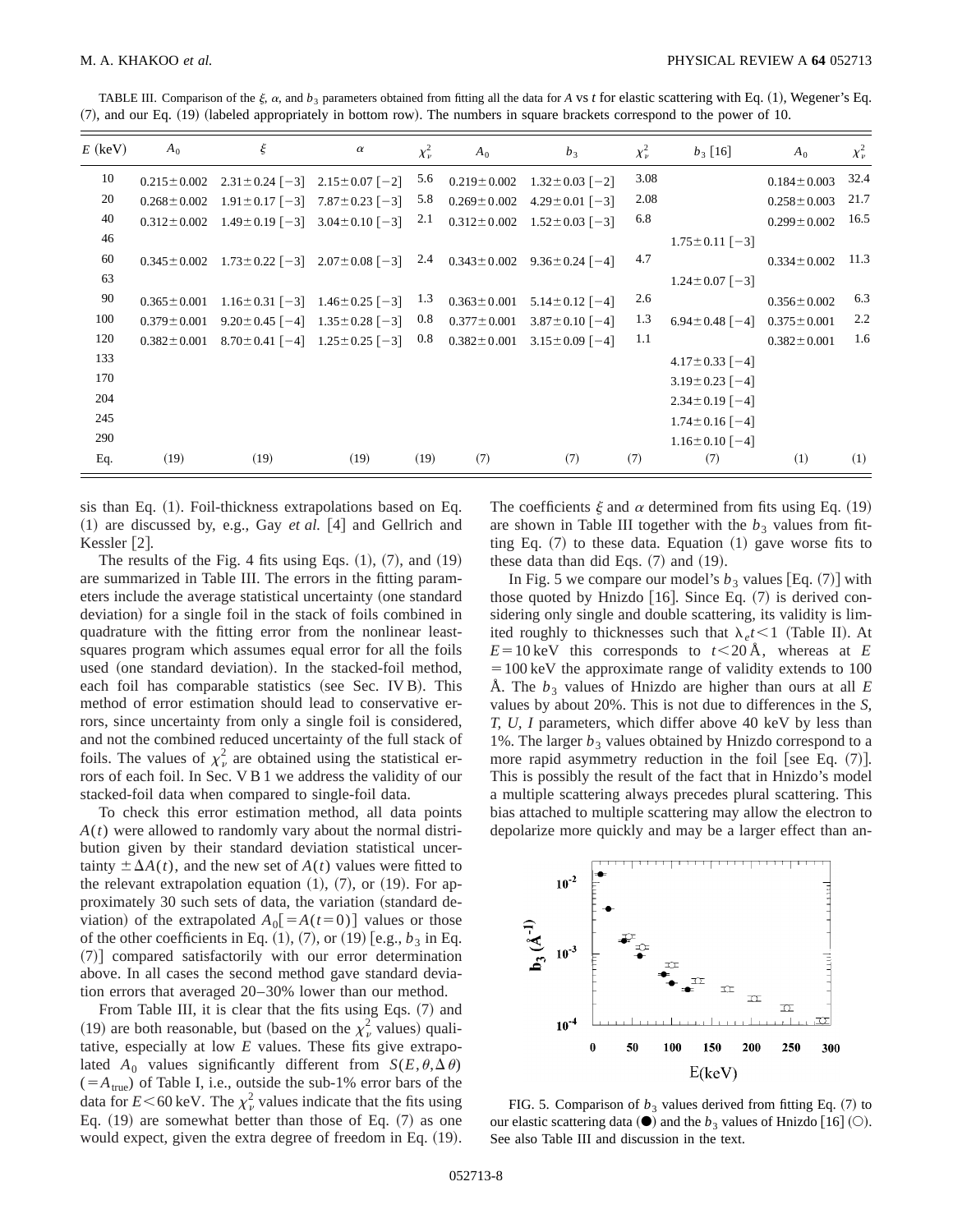

FIG. 6. *N* vs *t* for elastic scattering only  $(\bullet)$  and elastic plus inelastic black-hole scattering  $(\triangle)$  for  $E=20 \text{ keV}$ . The points of inflection (indicated by arrows) occur at  $t=140±5$  and 13  $\pm$  2.5 Å, respectively. The  $\Delta\theta$  of the detectors is 20°.

ticipated. This conclusion was also reached by Qiao and Kakizaki [17]. Moreover, Hnizdo's method allows the electron to travel farther through the foil. By deflecting the electron through a cumulative multiple-scattering angle the electron trajectories are elongated by a factor of one divided by the cosine of the accumulated scattering angle. The increased trajectory length will produce lower *A* values.

As a point of interest, we investigated A vs  $t$  at  $E = 10, 20$ , and 40 keV when the cross section for elastic small-angle (multiple) scattering ( $\theta$ <20°) was set to zero. We found that the reduction of *A* due to forward (multiple) scattering is rapid in the first few tens of angstroms of the foil. For larger *t* the normal *A* values remain about 15% below the *A* values with the reduced multiple scattering.

#### **B. Elastic plus inelastic scattering**

#### *1. Black-hole treatment of inelastic scattering*

We now turn to the case where inelastic processes occur, but only elastically scattered electrons are observed. Thus the role of inelastic electron scattering processes is considered without having to account for the energies of the unobserved electrons (black-hole events). Figure 6 shows the detected count rate *N* as a function of *t* for elastic scattering only, and for elastic plus black-hole scattering. Both curves show an approximately exponential increase of *N* with respect to *t* for small *t*. This is followed by an inflection point in both cases. This inflection characteristic has also been observed experimentally by Gay *et al.* [4]. The inflection point in *N* vs *t* is consistent with a dominance of inelastic over elastic scattering for thin foils for the black-hole algorithm. In the case of elastic scattering only, the infinite- thickness behavior of *N* vs *t* must still be asymptotic, which requires an inflection point.



FIG. 7. *A* vs *t* plots for elastic plus black-hole scattering at *E* = 20 keV, for various BH cross sections ( $\AA^2$ ) and  $\varepsilon = 0$ . The  $\Delta\theta$  of the detectors is 20°. The error bars are the statistical errors, and are approximately the same for each foil because of our stacked-foil algorithm (see text). The solid lines are drawn to guide the eye.

Figure 7 demonstrates the strong effect on *A* of increasing the BH cross section in our model at  $E=20 \text{ keV}$ . As the black-hole cross section increases, fewer and fewer electrons that have undergone depolarizing plural scattering are detected. In effect, only electrons scattered from an increasingly thin surface layer contribute to the measured asymmetry, resulting in higher asymptotic values of *A* as  $t \rightarrow \infty$ . This asymptotic behavior is evident in *N* as well, and is shown in Fig. 8. At higher *E*, the total elastic cross section falls rapidly and *A* does not reach a saturated value for the range of thickness we consider here.

In Fig. 8 we also compare the results of runs in which we used single foils of varying thickness as opposed to the more efficient stacked-foil method. Our single-foil results show excellent agreement with the stacked-foil data and confirm our expectation that the stacked-foil method should give results equivalent to those obtained with single foils. This observation also provides support for the method of error estimation used in analysis of the stacked-foil results (see Sec.  $V$  B 2).

Using total elastic to total inelastic cross-section ratios from Ref.  $[24]$  (see Table II) and the total elastic cross sections of Ref.  $[19]$ , we calculated the integrated BH cross sections. For example, at  $E = 20 \,\text{keV}$  we used 0.082 of the elastic cross section  $(0.545 \text{ Å}^2)$  to give an inelastic cross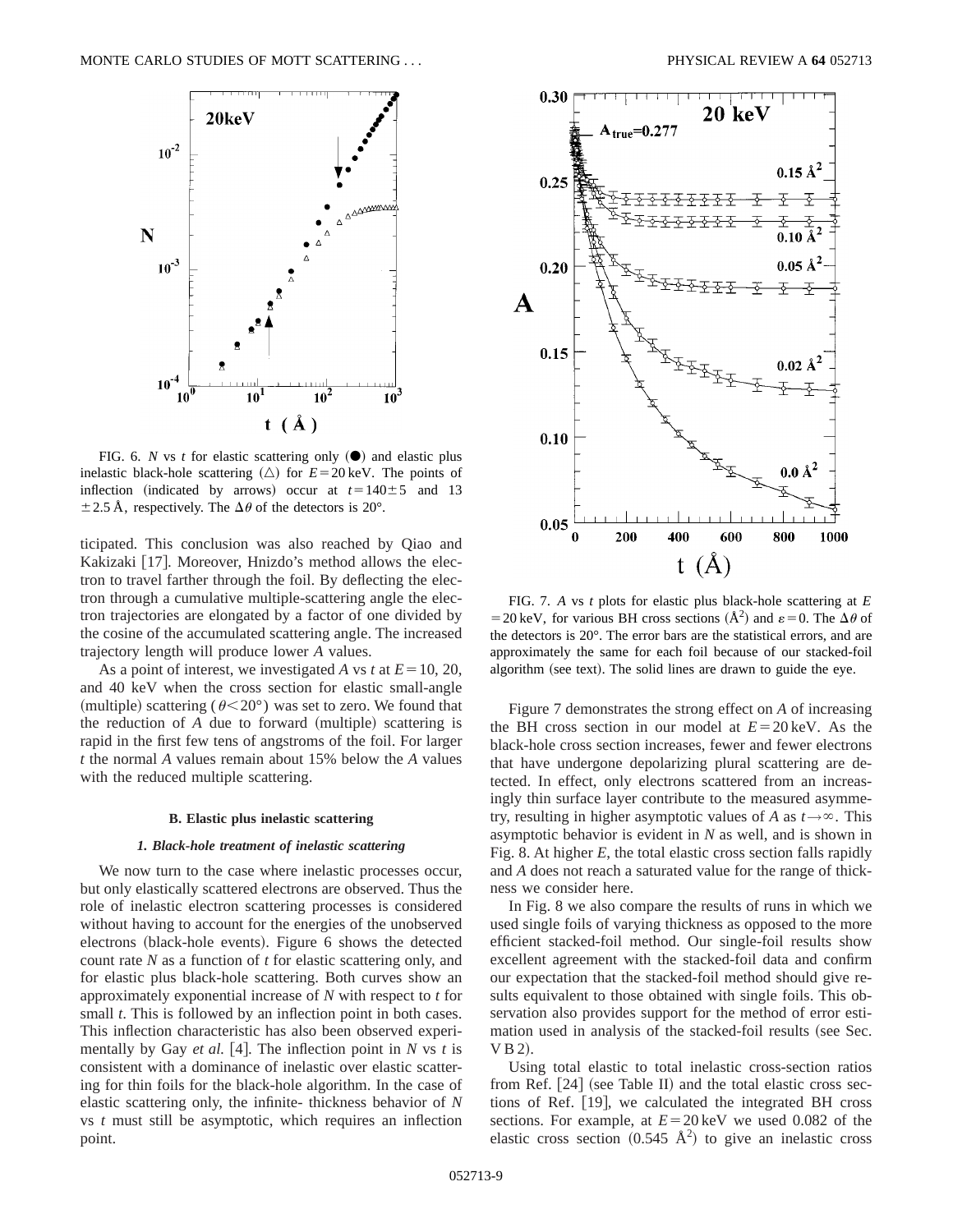

FIG. 8. Graphs showing behavior of *A* (upper graph) and *N* (lower graph) as functions of *t* at  $E = 20 \text{ keV}$ . The BH cross section is 0.0449 Å<sup>2</sup> (=0.082 of the elastic cross section). The  $\Delta\theta$  of the detectors is 20 $^{\circ}$ . Legend:  $\bullet$ , stacked foils;  $\circ$ , single foils. The solid line is a fit to Eq.  $(1)$  for the single-foil data (minimum foil thickness is  $20$  Å); see text. The dashed line is a fit using the form of Eq.  $(21)$ .

section of 0.0449  $\AA^2$  (see also Table II). We compare our BH model (with  $\Delta \theta = 20^{\circ}$ ) to the experimental work of Gay *et al.* [4] and Uhrig *et al.* [28] in Fig. 9 for all *E* values used in the experiment. Excellent agreement is found between experiment and our model considering that we hold fixed the BH cross section, our most sensitive parameter. However, there remain some disagreements between our model and the experimental data at larger *t* values, especially for those data that have very small error bars, e.g., for  $t=682 \text{ Å}$  at  $E=20$ and 60 keV. This problem may be model related since we have been forced to use large solid angles for our detectors in order to acquire adequate statistics. However, a large part of the disagreement appears to be due to the experimental data. For example, at  $E = 20 \,\text{keV}$  and  $t = 682 \,\text{\AA}$ , the *A* value from experiment is larger than its value at 341 Å, which is not physical. In our comparison with the data of Gay *et al.* [4] we have normalized their data to our theory at their smallest foil thickness of 34 Å. We note that at 40 and 100 keV agreement between our model and experiment is excellent over the entire range of foil thickness. We have normalized the data of Uhrig *et al.* to ours at  $t \ge 400 \text{ Å}$ , because of the excellent agreement between their data and ours in this range of *t*. However, their experimental data do not exhibit the nonlinear rise in *A* indicated by our model for  $t \leq 400 \text{ Å}.$ This deviation of experiment from our model is not presently explainable, and it is also in disagreement with the experimental data of Gay et al. [4].

It is important to note that in the above comparisons our  $\Delta \theta$  = 20° differs from the experimental values of  $\Delta \theta \approx 0.5$ °



FIG. 9. A vs *t* for elastically scattered electrons ( $\varepsilon = 0$ ) for various  $E$  values (black-hole model). Legend:  $\bigcirc$ , present work;  $\bullet$ , experiment of Gay *et al.* [4]  $(\varepsilon = 4 \text{ eV})$ ; **A**, experiment of Uhrig *et al.* [28]  $(\varepsilon \approx 0 \text{ eV})$ . See text.



FIG. 10. Variation of *A* with detector  $\Delta \theta$ , for  $E = 10$  and 20 keV. Legend:  $\bigcirc$ ,  $\Delta \theta = 5^{\circ}$ ;  $\times$ ,  $\Delta \theta = 10^{\circ}$ ; and  $\bullet$ ,  $\Delta \theta = 20^{\circ}$ . The *A* values for the different  $\Delta\theta$  data are normalized to the  $\Delta\theta=5^{\circ}$  data at  $t=3$  Å to highlight the relative shapes of these curves (see text).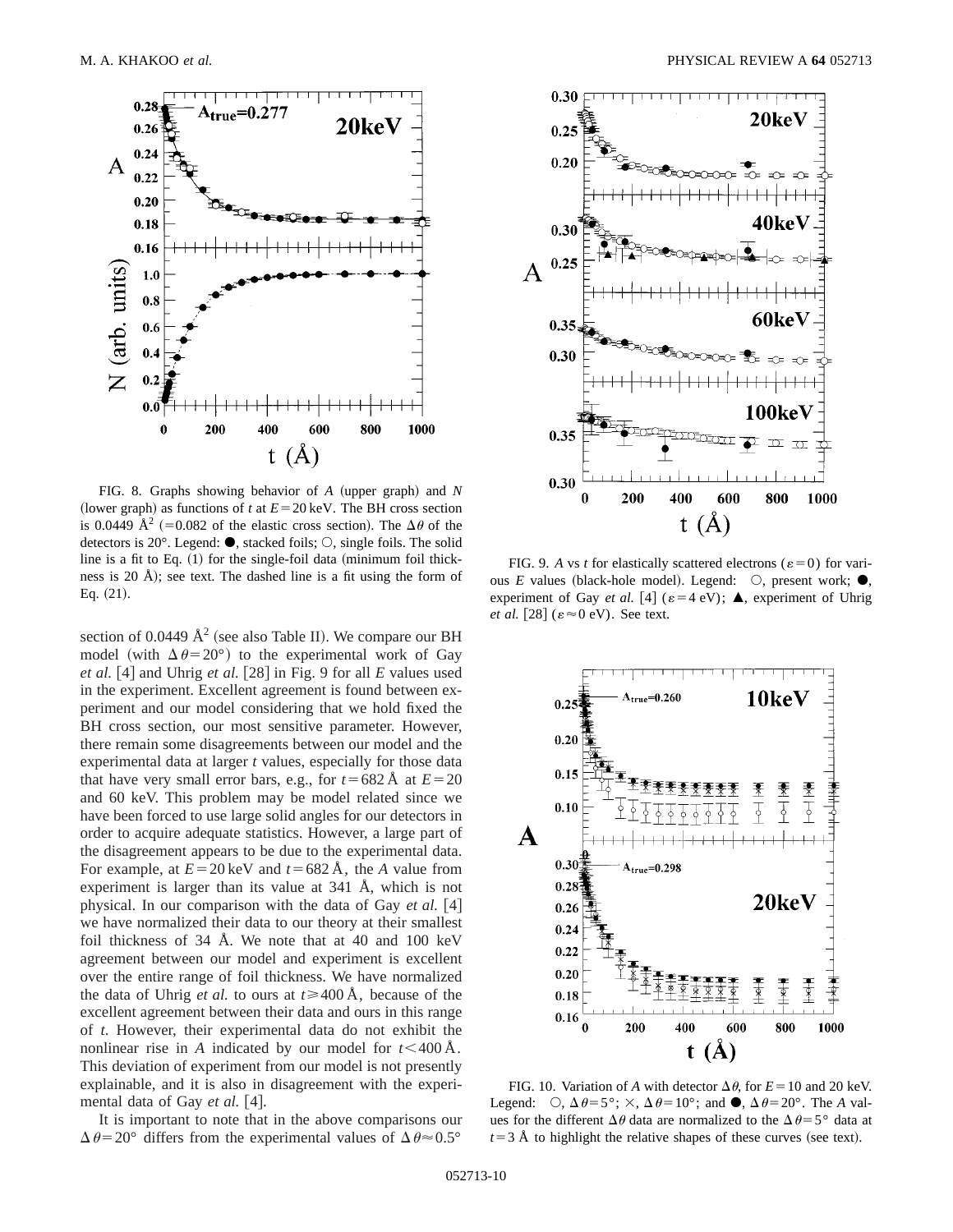TABLE IV. Fitting statistics for the present BH model for *A* vs *t* using Eq. (1) and (19) for different  $E$ ,  $\Delta\theta$ , and minimum foil thicknesses. The minimum foil thickness used in the fit is given in the topmost row in parentheses. Equation  $(21)$  is used to fit the *N* vs *t* data to obtain  $\Gamma'$ . The maximum foil thickness used is 1000 Å. The  $A_{true}$  values ( $P_n=1$ ) are taken from Table I. The numbers in parentheses are errors in the least significant digits.

| $E$ (keV) | $\Delta\theta$ (deg) | $A$ true | $A_0$ (3 Å) | $\chi^2_{\nu}$ | $A_0$ (3 Å) | $\chi^2_{\nu}$ |            | $\Gamma$ (3 Å) (Å <sup>-1</sup> ) $\Gamma'$ (3 Å) (Å <sup>-1</sup> ) | $A_0$ (30 Å) | $\chi^2_{\nu}$ | $A_0$ (50 Å) | $\chi^2_{\nu}$ | $A_0$ (200 Å) | $\chi^2_{\nu}$ |
|-----------|----------------------|----------|-------------|----------------|-------------|----------------|------------|----------------------------------------------------------------------|--------------|----------------|--------------|----------------|---------------|----------------|
| 10        | 10                   | 0.254    | 0.249(4)    | 0.15           | 0.249(5)    | 0.18           | 0.0168(12) | 0.0137(4)                                                            | 0.219(9)     | 0.16           | 0.213(11)    | 0.37           | 0.203(5)      | 0.20           |
| 10        | 20                   | 0.228    | 0.224(4)    | 0.19           | 0.223(4)    | 0.23           | 0.0219(12) | 0.0139(4)                                                            | 0.190(7)     | 0.11           | 0.175(7)     | 0.27           | 0.170(4)      | 0.23           |
| 20        | 10                   | 0.294    | 0.291(2)    | 0.22           | 0.290(2)    | 0.26           | 0.0088(4)  | 0.0091(2)                                                            | 0.289(7)     | 0.16           | 0.283(5)     | 0.34           | 0.269(3)      | 0.39           |
| 20        | 20                   | 0.277    | 0.275(2)    | 0.17           | 0.274(2)    | 0.17           | 0.0094(4)  | 0.0090(1)                                                            | 0.264(4)     | 0.13           | 0.262(4)     | 0.30           | 0.260(2)      | 0.33           |
| 40        | 10                   | 0.334    | 0.332(2)    | 0.20           | 0.331(2)    | 0.24           | 0.0052(3)  | 0.0060(3)                                                            | 0.328(2)     | 0.23           | 0.324(3)     | 0.27           | 0.323(2)      | 0.30           |
| 40        | 20                   | 0.319    | 0.316(2)    | 0.33           | 0.317(2)    | 0.35           | 0.0057(2)  | 0.0060(1)                                                            | 0.312(4)     | 0.31           | 0.310(4)     | 0.33           | 0.310(2)      | 0.37           |
| 60        | 10                   | 0.359    | 0.360(2)    | 0.33           | 0.361(2)    | 0.40           | 0.0039(3)  | 0.0045(2)                                                            | 0.354(2)     | 0.25           | 0.354(3)     | 0.28           | 0.339(2)      | 0.33           |
| 60        | 20                   | 0.344    | 0.344(2)    | 0.30           | 0.344(2)    | 0.36           | 0.0043(2)  | 0.0047(1)                                                            | 0.339(2)     | 0.17           | 0.339(2)     | 0.27           | 0.336(2)      | 0.30           |
| 90        | 10                   | 0.383    | 0.381(3)    | 0.19           | 0.382(3)    | 0.23           | 0.0034(5)  | 0.0035(1)                                                            | 0.380(2)     | 0.15           | 0.376(3)     | 0.18           | 0.370(3)      | 0.20           |
| 90        | 20                   | 0.368    | 0.369(2)    | 0.15           | 0.369(2)    | 0.19           | 0.0039(3)  | 0.0038(1)                                                            | 0.365(3)     | 0.10           | 0.364(3)     | 0.19           | 0.360(2)      | 0.23           |
| 100       | 10                   | 0.390    | 0.392(2)    | 0.19           | 0.392(2)    | 0.21           | 0.0027(2)  | 0.0026(1)                                                            | 0.389(2)     | 0.13           | 0.388(3)     | 0.15           | 0.384(3)      | 0.18           |
| 100       | 20                   | 0.374    | 0.375(2)    | 0.11           | 0.375(2)    | 0.13           | 0.0029(2)  | 0.0027(1)                                                            | 0.373(2)     | 0.10           | 0.373(2)     | 0.12           | 0.367(3)      | 0.14           |
| 120       | 10                   | 0.399    | 0.398(2)    | 0.20           | 0.397(2)    | 0.24           | 0.0019(2)  | 0.0026(1)                                                            | 0.398(2)     | 0.11           | 0.397(2)     | 0.15           | 0.394(2)      | 0.18           |
| 120       | 20                   | 0.383    | 0.381(2)    | 0.22           | 0.382(2)    | 0.23           | 0.0022(2)  | 0.0028(1)                                                            | 0.383(2)     | 0.14           | 0.383(2)     | 0.15           | 0.377(2)      | 0.17           |
|           | Eq.                  |          | (1)         | (1)            | (19)        | (19)           | (1)        | (21)                                                                 | (1)          | (1)            | (1)          | (1)            | (1)           | (1)            |
|           |                      |          |             |                |             |                |            |                                                                      |              |                |              |                |               |                |

[4] or  $\approx$  5° [28]. To justify using  $\Delta \theta$  = 20° we show in Fig. 10 the extent to which *A* is affected when  $\Delta\theta$  is reduced at  $E=10$  and 20 keV. (We do this at  $E=10$  and 20 keV because this is where the solid-angle effect should be most pronounced and our statistics are best.) We note that the *relative* change in *A* between the  $\Delta \theta = 5^{\circ}$  and 20° data at *E*  $=10 \text{ keV}$  is about 40% at  $t=1000 \text{ Å}$ , and significantly outside the two sets of error bars. This is the worst case. At *E*  $=20 \text{ keV}$  the maximum difference at large *t* is reduced to  $\approx$  4%. This makes comparison of our large- $\Delta\theta$  calculations at 20 keV and above with experimental data reasonable. We note the larger error bars on the  $\Delta\theta$  = 5° results due to poorer statistics.

# 2.  $\varepsilon = 0$  *foil thickness extrapolations*

Gay *et al.* [4] and Fletcher, Gay, and Lubell [5] discuss the various functional forms for extrapolation of *A* to the single-atom scattering limit. In addition, Wegener  $[12,13]$ , Greenberg *et al.* [14], and Braicovich and de Michelis [15] have suggested the use of Eq.  $(7)$  and variants of it for extrapolations at high *E* values. Several observations from our model that have important ramifications for such extrapolation methods are now summarized.

*(a) Comparison between Wegener-type and exponentialtype forms*. Fits using exponential forms  $[Eqs. (1)$  or  $(19)]$  to real data or our model data with inelastic scattering should be better than fits to pure elastic scattering model results. The attenuation of electrons by inelastic processes causes *A* to reach a nonzero asymptotic value for large  $t$  (Fig. 7), which is allowed in Eqs.  $(1)$  and  $(19)$ . In Eq.  $(7)$ , A tends to an asymptotic value of zero. Therefore, for the present purposes Eq.  $(7)$  is not applicable, even if a correction to it is made such as

$$
A(t) = \approx \frac{A'}{1 + b'_3(E, \theta)t} + C,
$$
 (20)

with  $A' + C = A_{true}$ . This is because the condition  $dA(t)$  $\rightarrow$  0 as  $t \rightarrow \infty$  [ see condition (ii) in Sec. V A] is not met.

*(b) Comparison between exponential fits*. In Table IV, we compare the extrapolated  $A_0$ , using Eqs. (1) and (19), with our  $\Delta \theta = 10^{\circ}$  and  $20^{\circ}$  data using varying minimum foil thicknesses in the fit. We have already commented on the dependence of A vs t curves as a function of  $\Delta\theta$ . From the table, we observe that, for extrapolations to  $t=0$  using a full range of foils, both Eqs.  $(1)$  and  $(19)$  yield  $A_{true}$ , within at most twice their fitting uncertainties. We note that the  $\chi^2_{\nu}$ values for these fits are all well below 1. However, these  $\chi^2_{\nu}$ values are underestimates, since the asymmetries for the various stacked-foil thicknesses are correlated. As a check, single-foil data taken at  $E = 20 \text{ keV}$  and  $\Delta \theta = 20^{\circ}$  (minimum foil thickness 20 Å; see Fig. 8) fitted to Eq.  $(1)$  give a value of  $A_0 = 0.276 \pm 0.005$  with a  $\chi^2_{\nu}$  of 1.85. With the same data using Eq. (19) we get a value of  $A_0 = 0.277 \pm 0.005$  with  $\chi^2_{\nu}$  $=2.25$ . From this we conclude that Eq.  $(1)$  used in several past experiments  $[2-5]$  is adequate for extrapolation purposes.

*(c) Foil-thickness-related extrapolations*. Table V summarizes the results of extrapolating  $A(t)$  and its reciprocal to  $t$  $=0$  or  $N=0$  using various fitting forms. From Table V we observe that exponential-type extrapolations are the most reliable. Both the exponential forms of 1/*A* vs *t* and *A* vs *t* give accuracies better than 1% when using foils in the complete range of 3 to 1000 Å. However, when we limit the thinnest foil to 30  $\AA$ ,<sup>1</sup> the situation worsens and sub-1% extrapolations are reached only at *E*≥60 keV. Our worst-case extrapolation at 10 keV misses  $A_{true}$  by about 2.5%. Our model also indicates that both exponential 1/*A* vs *t* and exponential *A* vs *t* extrapolations are equivalent and perform essentially

<sup>&</sup>lt;sup>1</sup>The 30 Å limiting foil thickness is chosen here, since it is comparable to the thinnest foil used in  $[4]$ .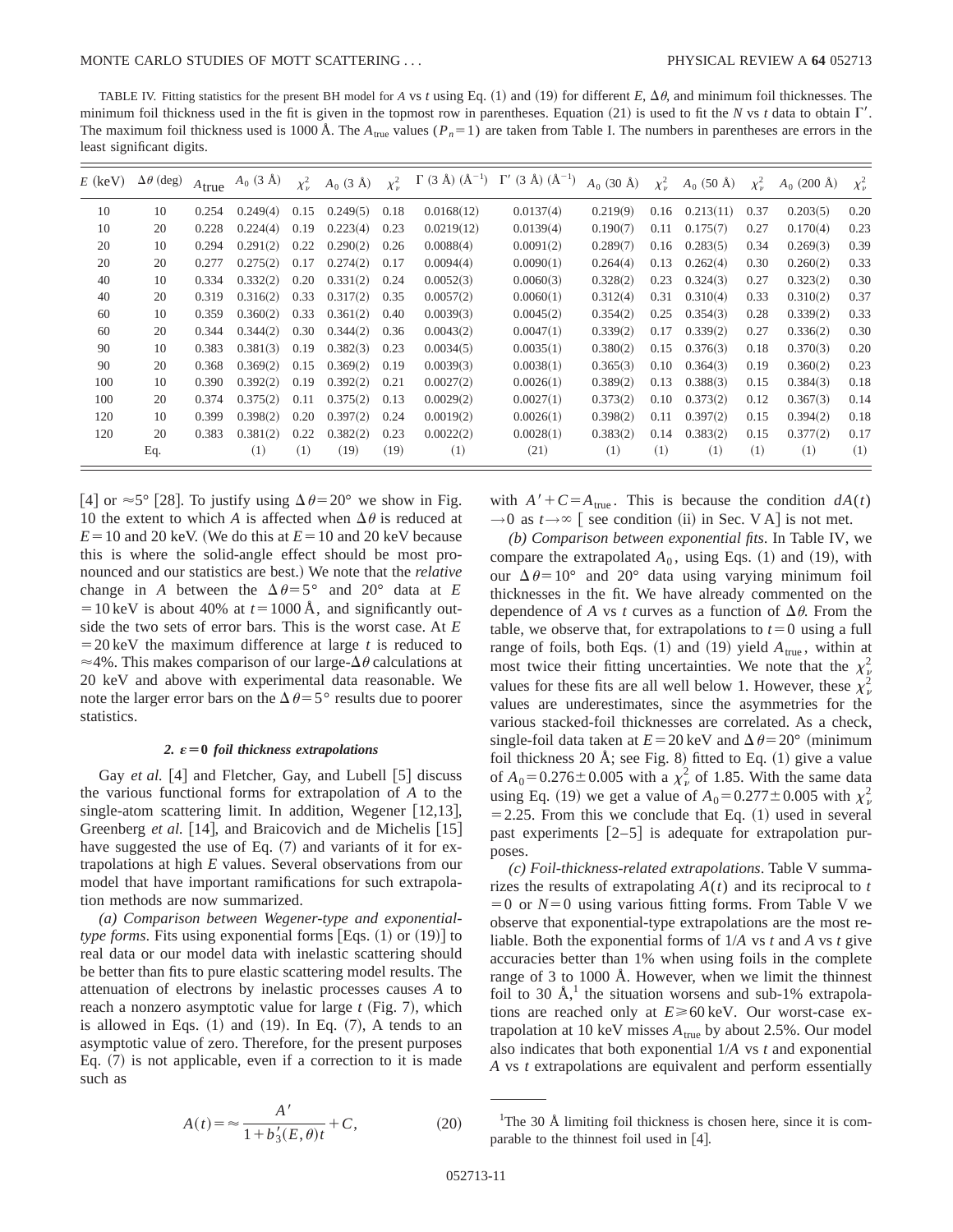TABLE V. Extrapolated  $A_0$  values from (column labels)  $A_1 A(t) = a_0 + b_0 t$ ;  $B_2 A(t) = a_1 + b_1 e^{-\Gamma t}$ ;  $C_2 A_1(t) = a_1 + b_1 e^{-\Gamma t}$  $A(t) = a_2 + b_2 N(t)$ ; D,  $1/A(t) = a_4 + b_4 t$ ; E,  $1/A(t) = a_5 + b_5 e^{-\Gamma t}$ ; F,  $1/A(t) = a_6 + b_6 N(t)$ , where the  $a_{0-6}$ ,  $b_{0-6}$  parameters are fitting constants. The upper part of the table is for foil thickness in the range of 30 to 1000 Å and the lower part is for the range of  $3-1000 \text{ Å}$  with  $\Delta \theta = 20 \text{ deg}$ . Numbers in parentheses are errors in the least significant digits. Numbers in italics are the  $\chi^2_{\nu}$  values.

| $E$ (keV) | $\boldsymbol{A}$ | $\boldsymbol{B}$ | $\mathcal{C}_{0}^{(n)}$ | D                                 | E        | F         | $A_{true}$ |
|-----------|------------------|------------------|-------------------------|-----------------------------------|----------|-----------|------------|
|           |                  |                  |                         | Fits using foils 30 Å and greater |          |           |            |
| 10        | 0.134(11)        | 0.190(7)         | 0.189(36)               | 0.132(55)                         | 0.198(6) | 0.206(15) | 0.228      |
|           | $\overline{7}$   | 0.11             | 21                      | 11                                | 0.12     | 42        |            |
| 20        | 0.216(12)        | 0.264(4)         | 0.258(4)                | 0.215(13)                         | 0.261(4) | 0.288(4)  | 0.277      |
|           | 8                | 0.13             | 13                      | 42                                | 0.35     | 9         |            |
| 40        | 0.289(9)         | 0.312(4)         | 0.309(3)                | 0.289(9)                          | 0.303(4) | 0.324(3)  | 0.319      |
|           | 14               | 0.31             | 2.1                     | 19                                | 0.24     | 2.1       |            |
| 60        | 0.320(6)         | 0.339(2)         | 0.339(3)                | 0.320(5)                          | 0.337(2) | 0.341(3)  | 0.344      |
|           | 8                | 0.17             | 0.85                    | 6                                 | 0.11     | 0.82      |            |
| 90        | 0.355(5)         | 0.365(3)         | 0.365(3)                | 0.356(4)                          | 0.363(4) | 0.365(3)  | 0.368      |
|           | 1.17             | 0.10             | 0.33                    | 1.04                              | 0.16     | 0.67      |            |
| 100       | 0.364(3)         | 0.373(2)         | 0.375(2)                | 0.365(2)                          | 0.371(2) | 0.376(2)  | 0.374      |
|           | 0.22             | 0.41             | 0.19                    | 0.54                              | 0.10     | 0.54      |            |
| 120       | 0.374(2)         | 0.838(2)         | 0.384(2)                | 0.376(2)                          | 0.381(2) | 0.385(2)  | 0.383      |
|           | 0.35             | 0.10             | 0.33                    | 0.29                              | 0.10     | 0.34      |            |
|           |                  |                  | Fits using all foils    |                                   |          |           |            |
| 10        | 0.167(43)        | 0.224(4)         | 0.211(8)                | 0.159(18)                         | 0.222(5) | 0.227(6)  | 0.228      |
|           | 49               | 0.19             | 240                     | 10                                | 0.20     | 175       |            |
| 20        | 0.240(13)        | 0.275(2)         | 0.271(2)                | 0.237(18)                         | 0.273(3) | 0.285(5)  | 0.277      |
|           | 33               | 0.17             | 19                      | 13.00                             | 0.22     | 24        |            |
| 40        | 0.301(8)         | 0.316(2)         | 0.318(2)                | 0.299(9)                          | 0.321(3) | 0.311(4)  | 0.319      |
|           | 40               | 0.33             | 1.41                    | 35.00                             | 0.99     | 1.95      |            |
| 60        | 0.328(7)         | 0.344(2)         | 0.343(2)                | 0.331(6)                          | 0.341(3) | 0.342(3)  | 0.344      |
|           | 19               | 0.30             | 0.61                    | 13.70                             | 0.34     | 0.82      |            |
| 90        | 0.365(5)         | 0.369(2)         | 0.368(2)                | 0.364(5)                          | 0.368(2) | 0.367(3)  | 0.368      |
|           | 1.11             | 0.15             | 0.40                    | 2.50                              | 0.11     | 0.30      |            |
| 100       | 0.372(2)         | 0.375(2)         | 0.376(3)                | 0.371(2)                          | 0.374(2) | 0.372(2)  | 0.374      |
|           | 0.405            | 0.11             | 0.37                    | 0.762                             | 0.10     | 0.87      |            |
| 120       | 0.380(2)         | 0.381(2)         | 0.383(3)                | 0.380(3)                          | 0.381(2) | 0.383(2)  | 0.383      |
|           | 0.56             | 0.22             | 0.51                    | 0.57                              | 0.154    | 0.41      |            |

the same with regard to extrapolation precision and accuracy. Therefore for foil thickness extrapolations we again recommend exponential forms such as Eq.  $(1)$ , as are also recommended by Gay *et al.* [4].

From Table V we see that linear extrapolations are precise in the sub-1% region only at high  $E \ge 100 \,\text{keV}$  values. The quantitative results in Table V support the arguments put forward by Gay *et al.* [4] to explain the problems associated with determining  $A_{true}$  at lower  $E$ . The results clearly show that it is not possible to linearly extrapolate properly to zero foil thickness at low *E* values with a restricted set of foils. For example, in the measurements of Campbell *et al.* [8], whose minimum foil thickness was 130 Å, *all* linear extrapolations with  $E$ <100 keV will fall markedly below the  $A_{true}$ value in a manner that is uncorrectable by simple, linear algorithms. With thin enough foils, one should be able to extrapolate accurately to  $A_{true}$  even at 10 keV. But, one might ask, how thin is thin enough?

In Fig. 11 we summarize the deviations of our exponential

*A* vs *t* extrapolation from the  $A_{true}$  values for several limited foil ranges (see also Table IV). At the lowest energies, it is apparent that extrapolations accurate to better than 1% are not obtainable even with the use of 3 Å foils. At 120 keV, sub-1% accuracy is possible even with the thinnest film being  $\geq 50$  Å thick. These results are summarized further in Fig. 12, which shows the minimum foil thickness required to extrapolate to  $A_{true}$  with accuracies of 1% and 2%.

*(d) N-type extrapolations*. Since the yield of elastically scattered electrons is dependent on the absorption of electrons into inelastic channels, *N* can be expected to behave similarly to an absorption-type formula of the form

$$
N(E, t, \theta, \varepsilon) = N(E, \infty, \theta, \varepsilon) \{ 1 - \exp[-\Gamma'(E, \theta, \varepsilon)t] \},\tag{21}
$$

which is very similar to the inverse of Eq.  $(1)$  with an energy loss parameter  $\Gamma'$  replacing the asymmetry reduction parameter  $\Gamma$ . It provides an excellent fit to the *N* vs *t* results from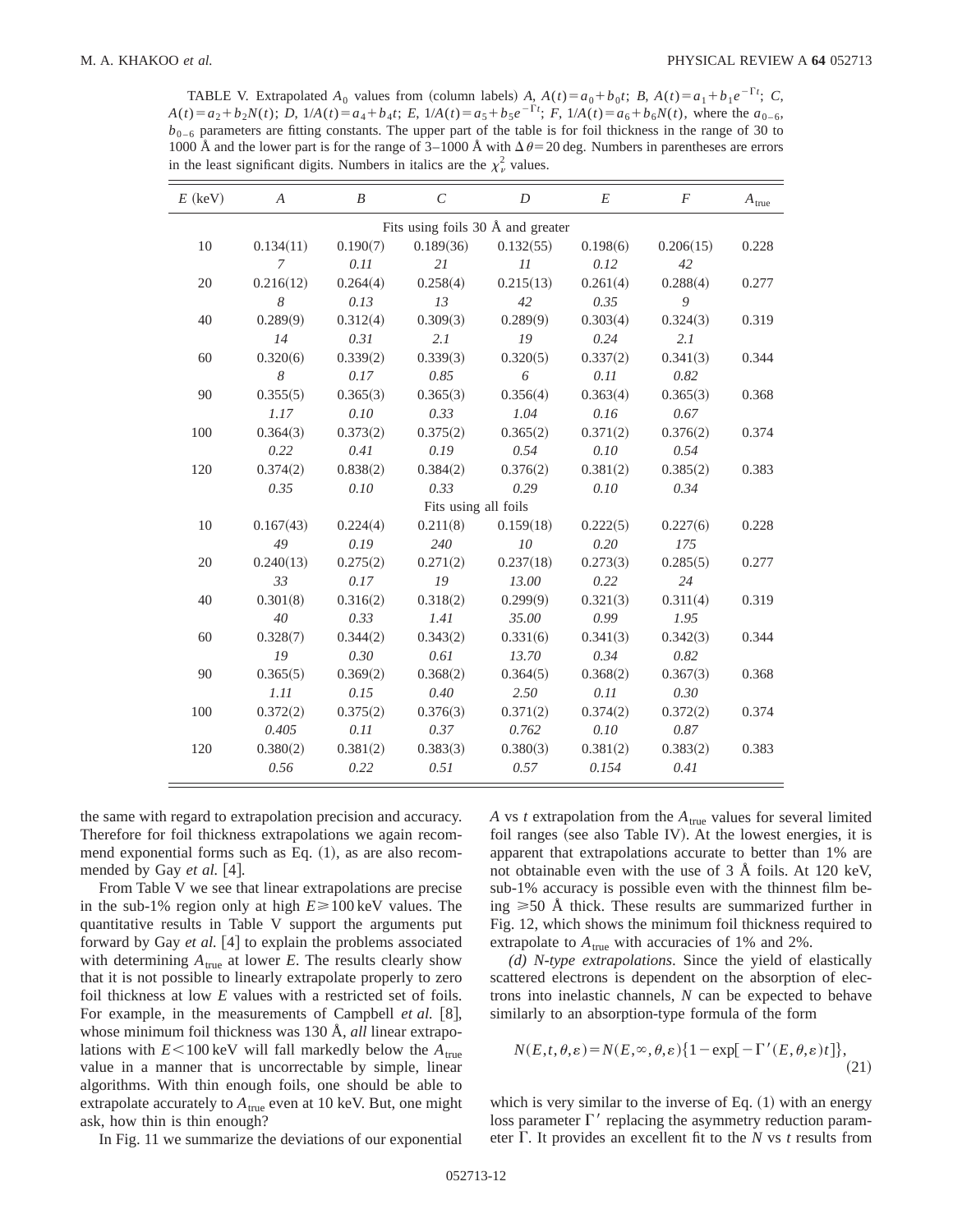

FIG. 11. Deviation of extrapolated values from  $A_{true}$  for several minimum foil thicknesses ranging from 3 to 200 Å as a function of  $E$ , using Eq.  $(1)$  to fit the data.

our model (Fig. 8). Such a behavior has been observed experimentally  $[4,5]$ . One might thus expect a linear dependence of  $A(t)$  vs  $N(t)$  based on the seemingly inverse behavior of *A* vs *t*. However, our plots of  $A(t, \varepsilon = 0)$  vs  $N(t, \varepsilon = 0)$ , shown in Fig. 13, are not linear, but show "oscillatory'' behavior about a straight line fit which becomes more pronounced with decreasing *E*. These oscillations were not observed by Gay *et al.* [4], possibly because of their relatively small number of data points. This nonlinearity can be predicted from the data of Fig. 8, where we find slightly different exponential constants for the two data sets. Consequently, one would expect *A* vs *N* extrapolations to be less reliable than *A* vs *t* extrapolations. This is observed in Table V, where linear  $N$ -type extrapolations  $[Eq. (2)]$  give fits that have larger  $\chi^2_{\nu}$  values than exponential foil thickness extrapolations. Nevertheless, even with this oscillatory behavior, by using  $1/A$  or *A* vs *N* fits we obtain extrapolated  $A_0$ values close to the  $A_{true}$  value with deviations similar to the exponential thickness extrapolations. At high energy, *N* extrapolations perform as accurately as thickness extrapolations. Extrapolations with *N* are also useful in that they can be used to determine if the foil is saturated or not, i.e., if the scattered electron count rate (or *A*) has reached its asymptotic thickness limit. (In this case, it is fruitless to use a thicker foil to get more signal.) They can also be used to



FIG. 12. Estimated minimum  $t$  values required, when Eq.  $(1)$  is used, to extrapolate to within  $(\bullet)$  1% and  $(\times)$  2% accuracy of *A*true .



FIG. 13. Plots of *A* vs *N* at various *E* values, for  $\Delta \theta = 20^{\circ}$ . The dotted lines are least-squares fits to Eq.  $(2)$ . The extrapolated values of  $A_0$  are given in Table V together with the corresponding  $\chi^2_\nu$ values.

cross-check the results of asymmetry fits, or used if accurate knowledge of relative foil thicknesses is missing.

*(e) Comparison of accuracy of extrapolations with experiment*. We compare our *A* and 1/*A* vs *N* and *t* extrapolations at  $E = 100 \text{ keV}$  with the experimental data taken by Gay *et al.*  $[4]$  in Fig. 14. We have normalized their *A* and *N* values to our values at 34 Å. We find that linear fits of 1/*A* and *A* vs *t* and *N* to their data and our data result in mean values of  $A_0$ equal to  $0.374 \pm 0.002$  (*A*,1/*A* vs *t*) and  $0.373 \pm 0.003$  (*A*,1/*A* vs *N*; also see Table V for comparison). These show agreement with the  $A_{true}$  value of 0.374 with less than 1% uncertainty.

In Fig. 15, we compare  $1/\Gamma$  obtained with Eq. (1) fitted to our BH  $\varepsilon = 0$  results,  $1/\Gamma'$  [Eq. (21)] obtained by fitting *N* vs *t*, and  $\lambda_e$  and  $\lambda_i$  for electrons, derived from the data of Misell



FIG. 14. *A*,1/*A* vs *t*,*N* at  $\varepsilon \approx 0$  and  $E = 100$  keV. Legend:  $\bigcirc$ , present work with linear fit (solid line);  $\bullet$ , experiment of Gay *et al.* [4]  $(\varepsilon = 4 \text{ eV})$ ; the dashed line is a linear fit to the experimental values. The experimental data are normalized to our model results at  $t=34 \text{ Å}.$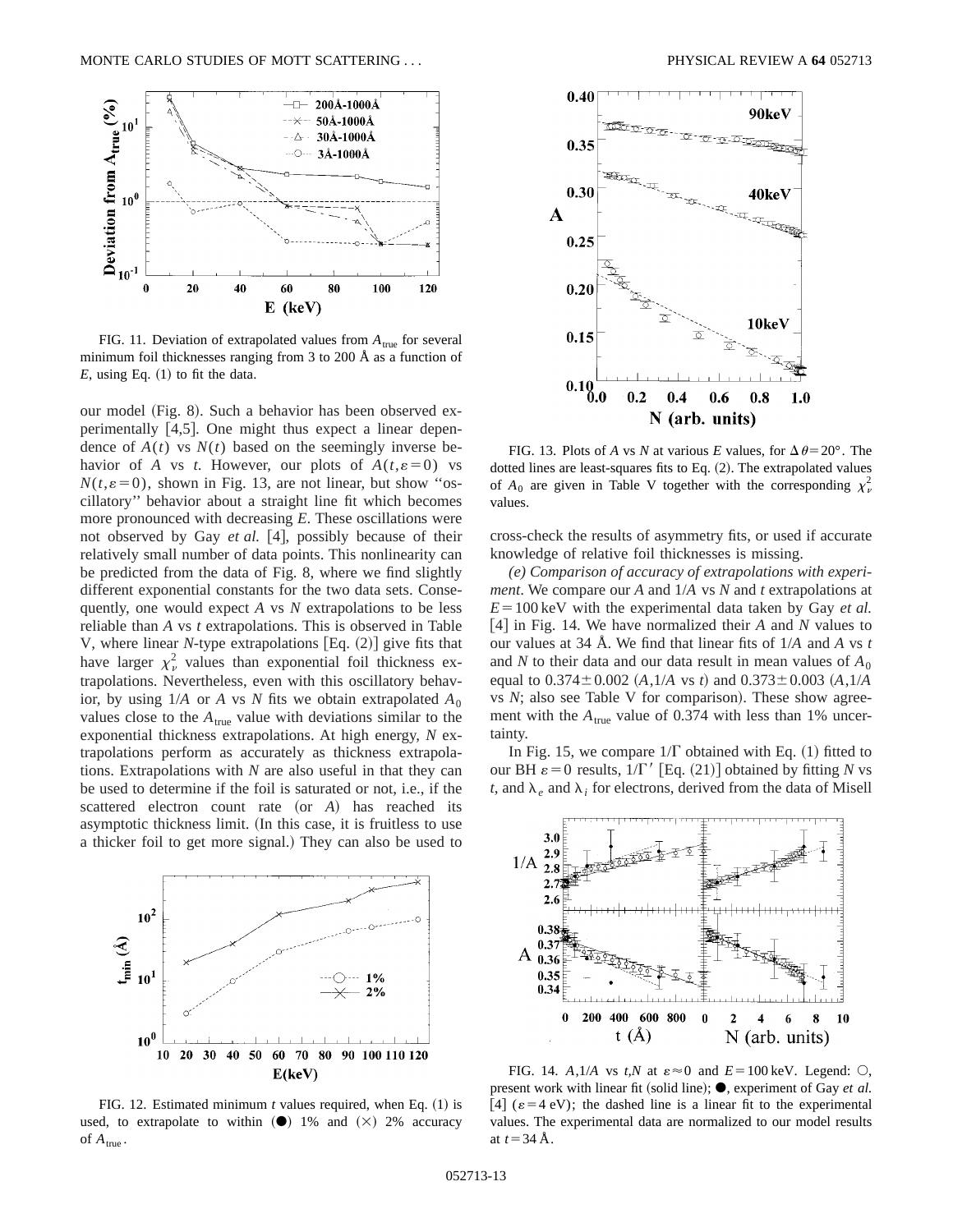

FIG. 15. Comparison of electron scattering mean free paths for elastic and inelastic scattering from gold as a function of *E*. These are taken from Table II or from fits using Eqs.  $(1)$  and  $(19)$ . Legend:  $\Diamond$ ,  $\lambda_e$  from Ref. [19];  $\bullet$ ,  $\lambda_i$  from Ref. [19] using  $\sigma_i/\sigma_e$  ratios of Ref. [24]; average of  $\Gamma,\Gamma'$  parameters:  $\Box$ , Ref. [4];  $\times$ , present work with error bars. See text.

 $[24]$  and Ross and Fink  $[19]$ . This comparison is made to test an earlier suggestion by Gay *et al.* [4] that both  $1/\Gamma$  and  $1/\Gamma'$ should correspond to  $\lambda_i$ . We observe that our values of  $1/\Gamma$ and  $1/\Gamma'$  are in close agreement with each other within error bars, and with those of Gay *et al.* [4]. Hence in Fig. 15 we compare the average of our  $\Gamma$  and  $\Gamma'$  values with those of Gay *et al.* Clearly, our average and Gay *et al.*'s data are very different from both  $\lambda_e$  and  $\lambda_i$ . In our model we use the  $\lambda_i$ 's derived from a combination of Misell's and Ross and Fink's data, from which we observe excellent agreement with experimental asymmetry results. We are led to conclude that elastic cross sections, inelastic cross sections, and mean free paths used in our model must be correct, and that  $1/\Gamma$  and  $1/\Gamma'$  do not correspond directly to  $\lambda_e$  or  $\lambda_i$ , in disagreement with Gay *et al.*'s supposition. We also find that the values of  $1/\Gamma$  and  $1/\Gamma'$  lie in between  $\lambda_e$  and  $\lambda_i$ , showing that the reduction in *A* and the increase of *N* with *t* depend on both elastic and inelastic scattering processes. The former scatters the electrons into/out of the detector, while the latter reduces the electron energy below the detection threshold and causes a loss of elastically scattered electrons.

#### **3.** Dependence of A on ε

We now consider maximum (cumulative) energy loss  $\varepsilon$ extrapolations by including inelastic energy loss. In such cases the extrapolations are done for a fixed  $t$  and variable  $\varepsilon$ . In this model the polarization of the inelastically scattered electron is transformed in the same way as for elastic scattering (Sec. IV A). One should expect a reduction of *A* as multiple/plural inelastic electrons are allowed to pass the retardation grids, i.e., as  $\varepsilon$  is increased. In our calculations  $E$ values of 10, 20, and 40 keV were considered, with energy loss bins in the range of 0–1 keV and in increments of 10 eV.



FIG. 16. *A* vs  $\varepsilon$  at  $E = 40$  keV. Legend: Experiment,  $\Box$ , Ref. [9] and  $\blacktriangle$ , Ref. [10]; the solid line is the present model with 100% electron optical transmission; the dashed line is the present model including an estimate of experimental electron optical transmission (see text).

Only the 40 keV results are reported here. Energy losses greater than 1 keV were placed in the black hole.

In Fig. 16 we compare our *A* vs  $\varepsilon$  results for  $E = 40 \text{ keV}$ and  $t=1000 \text{ Å}$  with the measurements of Gray *et al.* [9] and Dunning *et al.* [10]. Their data were obtained with mini-Mott polarimeters. The exact functional form of  $A$  vs  $\varepsilon$  depends on experimental specifics. In order to get good agreement with the experimental data, we had to use our  $N(\varepsilon)$  curve modified by an approximate estimate of electron optical effects present in their apparatus. We have also used a detection efficiency that rises linearly with  $\varepsilon$  as discussed in Refs. [4], [8], and [29]. These results, which agree qualitatively with experiment, give us confidence in the general validity of our energy loss model and inelastic cross-section calculations (Sec. IV C 2). Unfortunately, the widely varying electron optical details of different apparatus make quantitative comparisons between our model and various experimental data sets difficult.

# **VI. CONCLUSIONS AND SUGGESTIONS FOR FUTURE WORK**

The present work has shown that it is possible to model in a detailed, quantitative way the process of Mott scattering from solid foil targets. The depolarizing effects of multiple and plural scattering have been comprehensively included. From this model, we find the following.

(i) To reliably reach  $A_{true}$  values one needs to observe *elastically* scattered electrons ( $\varepsilon = 0$ ) and extrapolate to zero foil thickness with extremely thin foils. This means that accurate Mott electron polarimeters require retardation optics placed in front of their detectors (as schematically shown in Fig. 1). This confirms the same conclusion reached by Gay *et al.* [4]. For *A* vs *t* extrapolations with  $\varepsilon = 0$ , exponential forms such as Eqs.  $(1)$  and  $(19)$  should give accurate extrapolations with errors in principle less than 1%, provided that  $E \geq 40 \text{ keV}$  and the minimum foil thickness is  $\leq 30 \text{ Å}$ .

(ii) From a practical viewpoint, several thin foils, all with  $t \leq 100 \text{ Å}$ , are necessary to enable reliable *t* extrapolations at all energies considered in this paper. For *A* vs *t* extrapola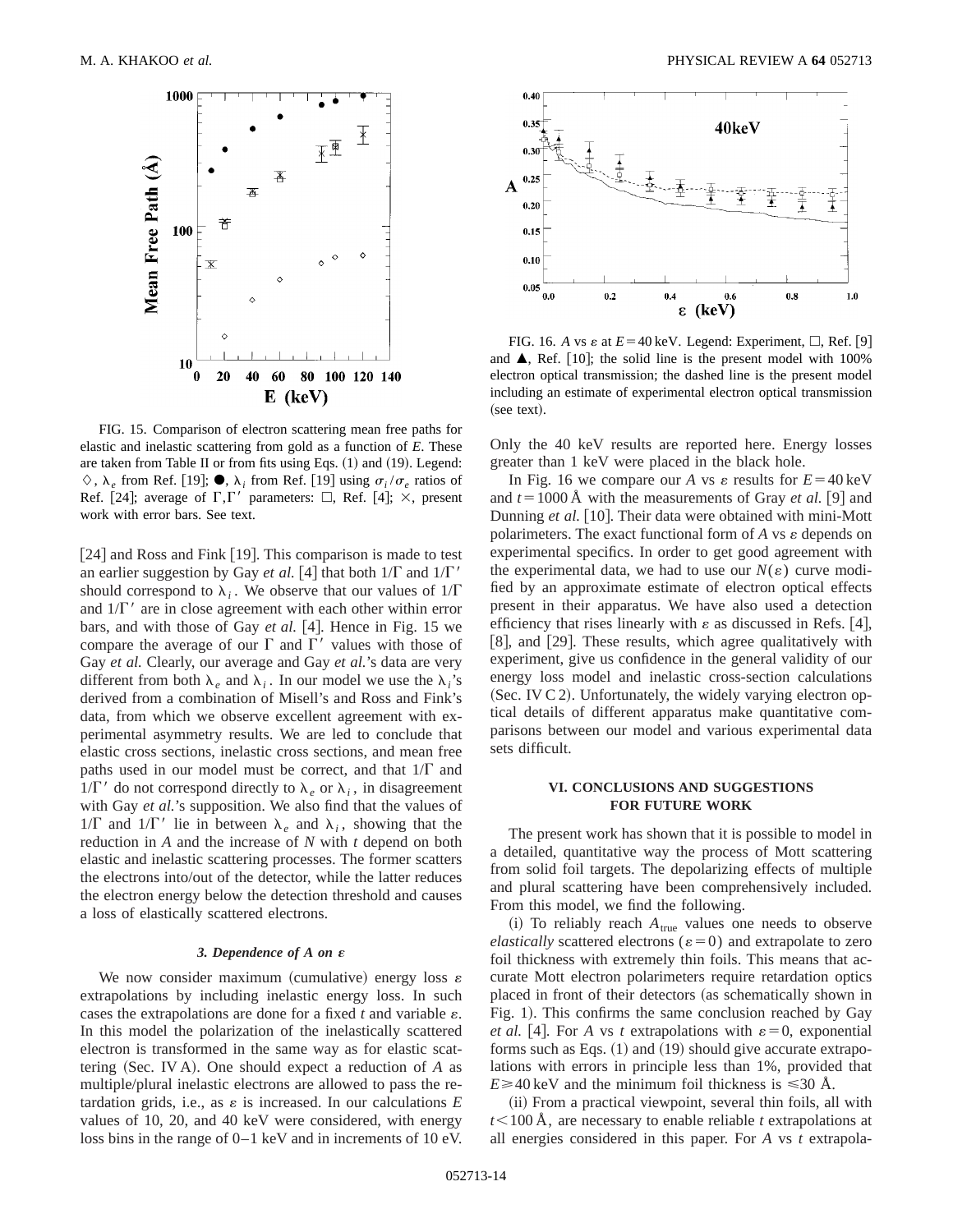tions a recommended, practical selection would be 10, 30, 100, 150, 250, 500, and 1000 Å. Based on our model, these foils would adequately provide *A* vs *t* extrapolations with precision in the sub-1% area for  $E \ge 40$  keV.

(iii) The quasiexponential dependence of elastic scattering *A* values on both *N* and *t* is characterized by a decay constant between the inverse of the elastic and inelastic mean free paths.

 $(iv)$  In practice,  $A_{true}$  values show significant dependence on the solid angle  $\Delta\Omega$  subtended by the detector (Table I). This means that detector solid angles need to be accurately known. Having met this requirement, however, polarimeters have a better detection efficiency when  $\Delta\Omega$  is large to optimize their figure of merit, viz.,  $P^2I$  (see [1]).

(v) The functional dependence of *A* on  $\varepsilon$  is complicated by apparatus-specific electron optical considerations. It is thus prudent to use foil thickness extrapolations with rejection of inelastically scattered electrons to determine  $A_{true}$ .

We now suggest some possible directions for future experimental and theoretical work relevant to this effort.

(i) Measurements of high-energy differential elastic and either integral or differential inelastic cross sections. These data would be useful for checking the values used in this model.

(ii) Investigations of the validity of other equations for *A* vs *t* extrapolations. This would require very precise data, but would result in more accurate extrapolation procedures.

(iii) Measurement of DDCS's using differential energy analyzers as opposed to retarding-field analyzers. This would help the model in determining a correct algorithm for generating these DDCS's, and would improve our modeling of energy loss extrapolations.

 $(iv)$  Experimental measurement of *A* vs *t* in Mott polarim-

eters with large ( $\Delta \theta$ >5°)  $\Delta \Omega$  values. This could be made, e.g., by using variable apertures placed in front of the detectors (which could be, e.g., multichannel plates). These measurements could be directly compared to our present model with excellent statistics, and would be useful in terms of optimization of the figure of merit of the electron spin polarimeter  $|1|$ .

(v) Investigation of *A* vs *N* behavior with large  $\Delta \theta$ . This would be very useful in checking the details of our model regarding the marked oscillations at low  $E$  values (Fig. 13). However, this requires a large number of closely spaced foil thicknesses or a graded-thickness foil that could be displaced perpendicular to the electron beam.

(vi) The extension of all the above to thorium foils. This is very useful because, unlike gold, the thorium inelastic/ elastic ratios are not available and consequently these must be theoretically estimated. Experimental asymmetry values would also be extremely useful for comparison with our model.

In the future, this work could be accelerated by using faster computers to extend our calculations to higher *E* and smaller  $\Delta\theta$  values.

#### **ACKNOWLEDGMENTS**

This work was supported by the National Science Foundation under Grants No. NSF-RUI-PHY-9205423, No. NSF-RUI-PHY-9511549, and No. NSF-PHY-9706530. C.H. and N.M. were supported by the NSF under a Young Scholars Program grant awarded to Dr. E. Streitberger. E.Y. was supported by the Southern California Academy of Sciences. The authors thank Dr. M. Fink and Dr. J. Furst for helpful discussions.

- @1# T. J. Gay and F. B. Dunning, Rev. Sci. Instrum. **63**, 1635  $(1992).$
- $[2]$  A. Gellrich and J. Kessler, Phys. Rev. A  $43$ ,  $204$   $(1991)$ .
- [3] S. Mayer, T. Fisher, W. Blaschke, and J. Kessler, Rev. Sci. Instrum. **64**, 952 (1993).
- [4] T. J. Gay, M. A. Khakoo, J. E. Brand, J. E. Furst, W. V. Meyer, W. M. K. P. Wijayaratna, and F. B. Dunning, Rev. Sci. Instrum. **63**, 114 (1992).
- @5# G. D. Fletcher, T. J. Gay, and M. S. Lubell, Phys. Rev. A **43**, 911 (1986).
- @6# K. Jost, in *Proceedings of the International Symposium on Correlation and Polarization in Electronic and Atomic Collisions*, edited by P. A. Neill, K. H. Becker, and M. H. Kelley, Natl. Inst. Stand. Technol. Spec. Publ. No. 789 (U.S. GPO, Washington, DC, 1990), p. 76.
- [7] L. A. Hodge, T. J. Moravec, F. B. Dunning, and G. K. Walters, Rev. Sci. Instrum. **50**, 5 (1979).
- [8] D. M. Campbell, C. Hermann, G. Lampel, and R. Owen, J. Phys. E 18, 664 (1985).
- [9] L. E. Gray, M. W. Hart, F. B. Dunning, and G. K. Walters, Rev. Sci. Instrum. **55**, 88 (1984).
- [10] F. B. Dunning, L. G. Gray, J. M. Ratliff, F.-C. Tang, X. Zhang,

and G. K. Walters, Rev. Sci. Instrum. 58, 1706 (1987).

- [11] J. Kessler, *Polarized Electrons*, 2nd ed. (Springer, Berlin, 1985!.
- $[12]$  H. Wegener, Z. Phys. **151**, 252  $(1958)$ .
- $[13]$  H. Wegener, Bull. Am. Phys. Soc.  $5(4)$ , 238  $(1960)$ .
- [14] J. S. Greenberg, D. P. Malone, R. L. Gluckstern, and V. W. Hughes, Phys. Rev. 120, 1393 (1960).
- [15] L. Braicovich and B. de Michelis, Nuovo Cimento B 58, 269  $(1968).$
- [16] V. Hnizdo, Nucl. Instrum. Methods **109**, 503 (1970).
- [17] S. Qiao and A. Kakizaki, Rev. Sci. Instrum. **68**, 4017 (1997).
- [18] G. Holzwarth and H. J. Meister, Nucl. Phys. **59**, 45 (1964); Tables of asymmetry, cross section and related functions for Mott scattering of electrons by screened Au and Hg nuclei, University of Munich report 1964 (unpublished).
- $[19]$  A. W. Ross and M. Fink, Phys. Rev. A 38, 6055  $(1988)$ .
- [20] W. H. Press, S. Teukolsky, W. T. Vetterling, and B. P. Flannery, *Numerical Recipes in C*, 2nd ed. (Cambridge University Press, Cambridge, 1992).
- [21] W. H. Press and S. Teukolsky, Comput. Phys. 8, 522 (1992).
- [22] American Chemical Society Handbook, 50th ed., edited by R.C. Weast (The Chemical Rubber Publishing Company,